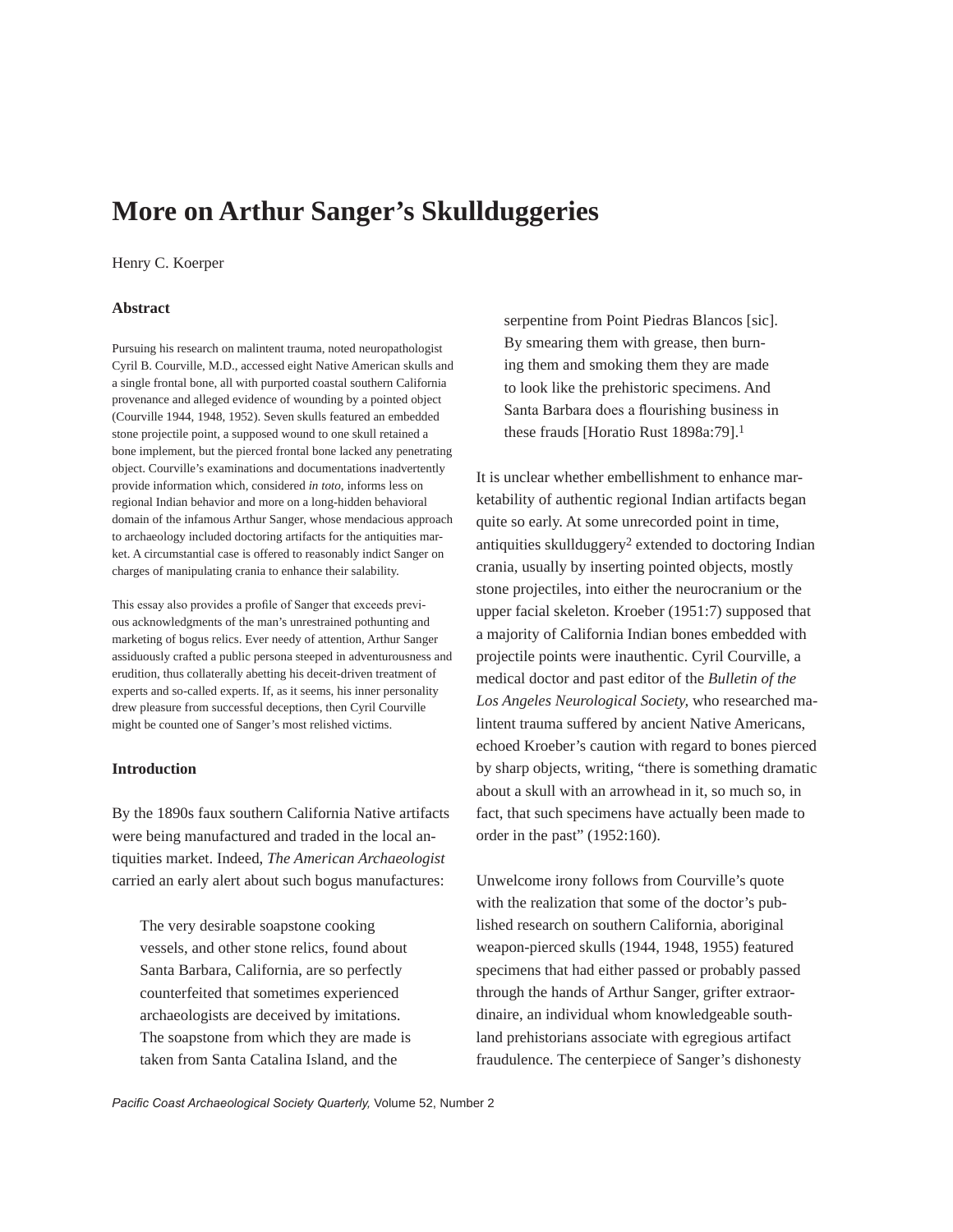occurred toward the end of the Great Depression (e.g., Koerper and Chace 1995; Gamble 2002; Koerper and Desautels-Wiley 2012:73–83, 99; see also Hoover 1974; Lee 1993) when he and partner-in-crime, Orville T. Littleton, sold to George Heye, founder of the Museum of the American Indian, New York (see Mason 1958; Duncan 2001:85–92; Hayworth 2016), the mostly phony artifacts illustrated in Burnett's (1944) *Inlaid Stone and Bone Artifacts from Southern California* (see also Curtis 1959).

Sanger also sold bogus specimens to well-heeled private collectors. Among the more popularly recognized pieces are certain smiley-face whales (see e.g., Koerper and Desautels-Wiley 2012:73–78), several of which were bought by Clarence Ruth, one of the better known victimized private collectors.3 Eva Slater, well recognized for her Native basketry research (see e.g., Slater 1985a, 1985b, 2000), was similarly cheated. Mrs. Slater gifted the author catalog cards that documented three blatantly inauthentic steatite effigies4 purchased at Sanger's home on June 29, 1970, evidence establishing Sanger, born in 1880, as a bona fide, nonagenarian con artist.5 Sanger passed away at age 91 (Los Angeles Times (LAT), 5 October 1971:Part 2, 4; Los Angeles Herald Examiner, 6 October 1971).

Sanger's ability to fool purchasers of his fraudulent wares or otherwise mislead the overly trusting, and particularly persons supposed as authorities on at least some domain of anthropological inquiry, is testament to an uncanny ability to present a generally favorable public persona. In the section to follow, Sanger's impression management skills are discussed in a profile more thorough than any previous treatment of the man. His sister, Agnes, is also implicated in the deceptions.

This expanded acquaintance with Arthur Sanger is then followed by the central purpose of the present article—persuasion that in addition to the man's

unrestrained pothunting and marketing of Indian relics and his trafficking in spurious artifacts, he fraudulently doctored crania using stone projectiles and other pointed objects, thus distorting the regional record of malintent trauma (Figure 1). Most prominent among those misled by this particular brand of chicanery was Cyril Courville (Figure 2). The "Summary and Concluding Remarks" section of this essay includes considerations of motivations beyond avarice that might have guided Sanger in his cavalier and duplicitous approach to regional archaeology. Also, there is mention of a person of interest in the manufacture of some of the inauthentic steatite and other artifacts marketed by Sanger.

#### **Sanger's Public Persona**

As a committed but unevenly studied practitioner of impression management, Arthur Sanger endeavored to project a persona steeped in adventurousness and learnedness, a strategy to impress potential customers but also to garner the attentions of persons not in the market for Indian relics. He occasionally alleged derring-do on the Colorado River in 1903, claiming participation at age 23 (Figure 3) in what may have been the fifth-ever Colorado River traverse of the Grand Canyon.6 Sanger maintained that he accompanied cousin John Aaron King and Elias Benjamin Woolley through countless rapids in an 18-foot rowboat (beam—4 ft, 2 in) (Reilly 1962; Marston 2014:192–196). Forty-eight years passed before any serious student of Colorado River history was even aware of Sanger's account of the purported voyage.7

In the combined adventure-learnedness department, Sanger frequently shared his narratives of skippering a gasoline-motorized sailboat (*Aloha*, but renamed *Dreamer*) (Figure 4) to access the Channel Islands and a broad sweep of the mainland on so-called "scientific expeditions" to collect and sometimes sell genuine artifacts, a stratagem that abetted more nefarious dealings in bogus specimens. The 76-foot conveyance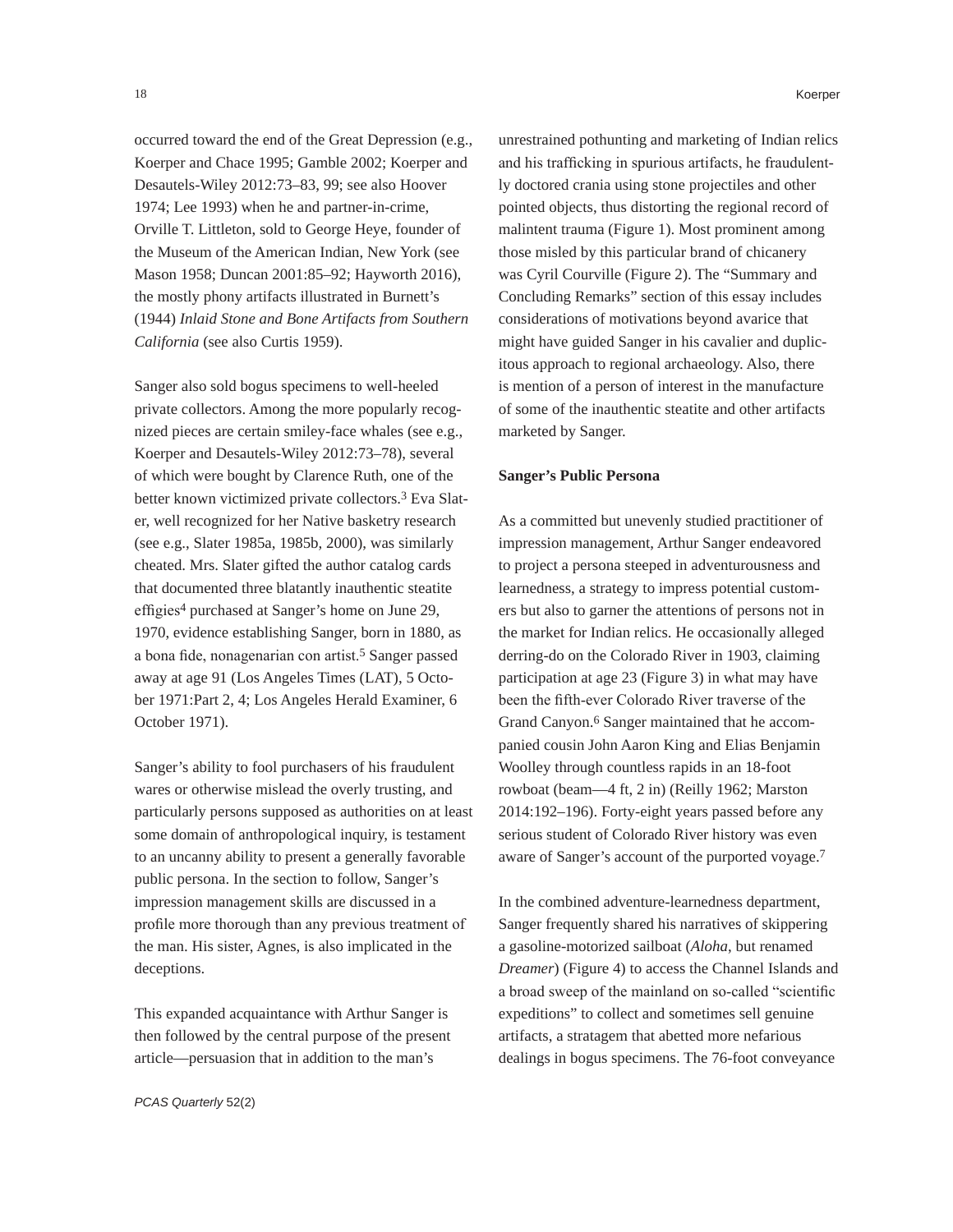

Figure 1. Arthur Sanger kneeling beside a skull, pointing to a projectile embedded in the right parietal. Photograph taken in 1939 on San Miguel Island. A hand-drawn skull replaces the skull's photographic image in accordance with Native American sensibilities about showing actual bone. Image from Dowling (1939:65).



Figure 2. Portrait of Cyril Courville, M.D. Courtesy of the Neuropathology Museum, Loma Linda University Science Museum.



Figure 3. 1904 Image of Arthur Randall Sanger at about age 23. Photograph courtesy of Huntington Library, Photo Archives. Otis R. Marston Collection, 55172, Box 407, Ahmanson Reading Room.

*PCAS Quarterly* 52(2)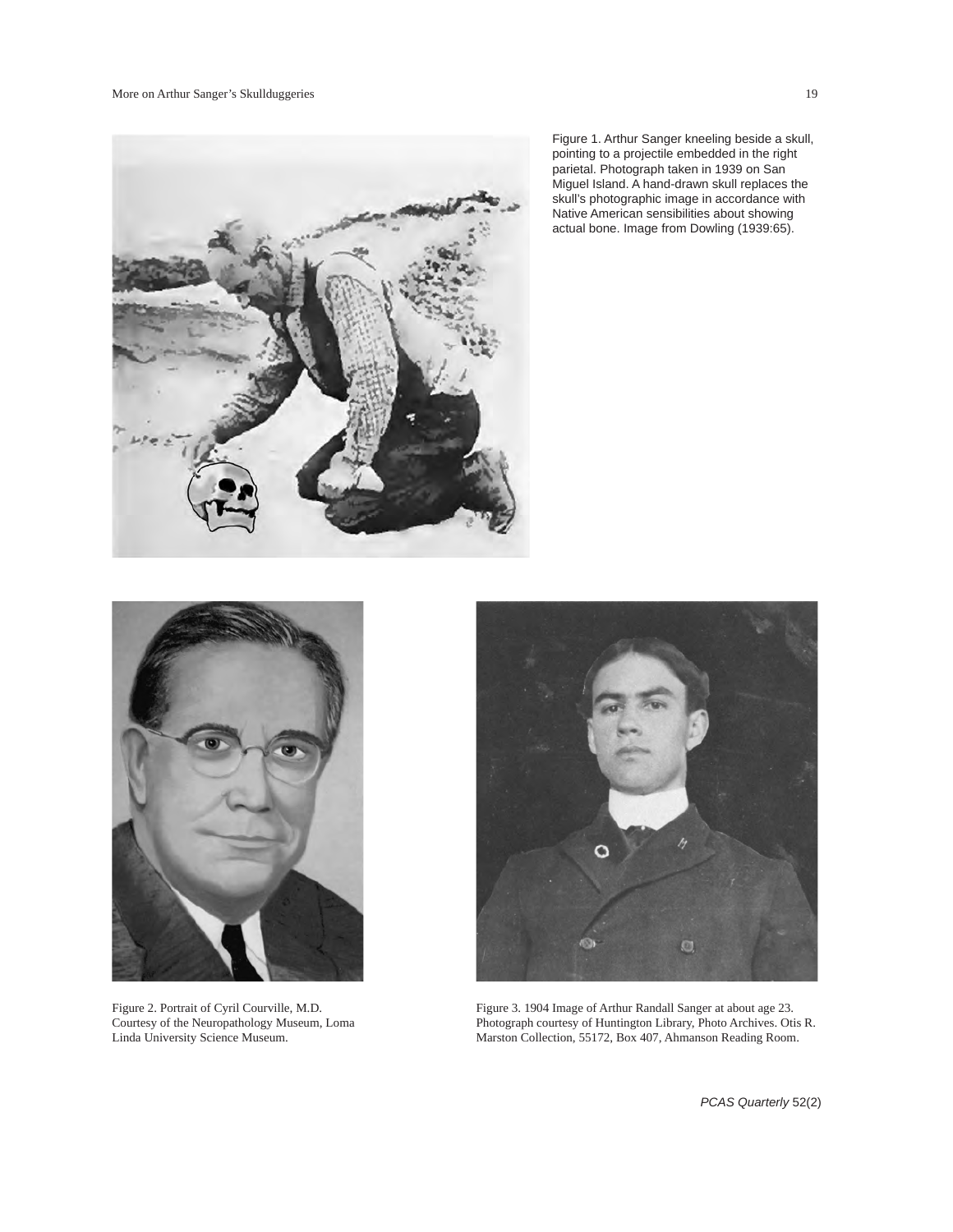

Figure 4. The *Dreamer* anchored off Santa Rosa Island, 1937. Courtesy, Cory Smith.

was also his ticket into the yachting set and elevated social status.<sup>8</sup>

He resorted to vague explanation and outright prevarication regarding acquisition of the schooner, derring-do stuff to be sure, but of a larcenous nature. The *Dreamer* acquisition story played out in the context of complex entanglements that included extortion, assault, alleged attempted murder, and the shooting death of Sanger's sister's divorce lawyer by her ex-husband, Frank Bell (*Aloha* owner), who, remarkably, ended up serving no prison time (e.g., Los Angeles Herald [LAH], 23 June 1908; Bell 1910:18; LAH 24 July 1910; LAT 24 July 1910; LAH 29 July 1910; LAT 25 January 1911; Ken McCracken, personal communication 2010).

In social settings and through the media, Sanger presented himself as an expert on regional Indian cultures, burnishing his credentials particularly by touting associations with respected institutions (e.g., Museum of the American Indian, Heye Foundation; Los Angeles Museum of History, Science, and Art<sup>9</sup>; Southwest Museum; British Museum; Sutter Museum, Sacramento) all of which held objects he had once owned. He described himself as an archaeologist.

Dual messages attached to institutional name dropping, both apparent in an interview Sanger granted to *Westways* about his "research" (Clark 1944). First, Sanger related to the magazine writer that such organizations as named above refuse to purchase artifacts from "irresponsible pot hunters," defined as "persons who dig up archaeological specimens for the sole purpose of selling them" (Clark 1944:11). Second, since the institutions listed did purchase from the yachtsman, Sanger was, ipso facto, a "responsible" and "sincere amateur." Such a person "always turns to the professionals for assistance if he discovers material he believes of great value."

Other nuggets from the 1944 magazine copy, "The Thrills of Relic Hunting," include that in 1911 Sanger heard that relics on San Clemente Island were quickly deteriorating due to natural forces, and furthermore, wind and rain had exposed artifacts for easy pickings by presumably "irresponsible pot-hunters." Sailing the *Dreamer* to the island, he observed the dire circumstances and resolved to do what he could to save as much as possible of what was left—this in order to document any findings for posterity (see e.g., San Diego Evening Times, 21 September 1931; Springfield Sunday Union and Republican [SSUR], 11 October 1935:E5). Following quickly upon this self-serving drivel, there is mention of Mark Harrington, Southwest Museum curator, who touted Sanger's "contribution to the science of archaeology," specifically, saving by the thousands Indian artifacts that otherwise would have fallen victim to nature.

The magazine article also characterized Sanger's private collection as the world's second finest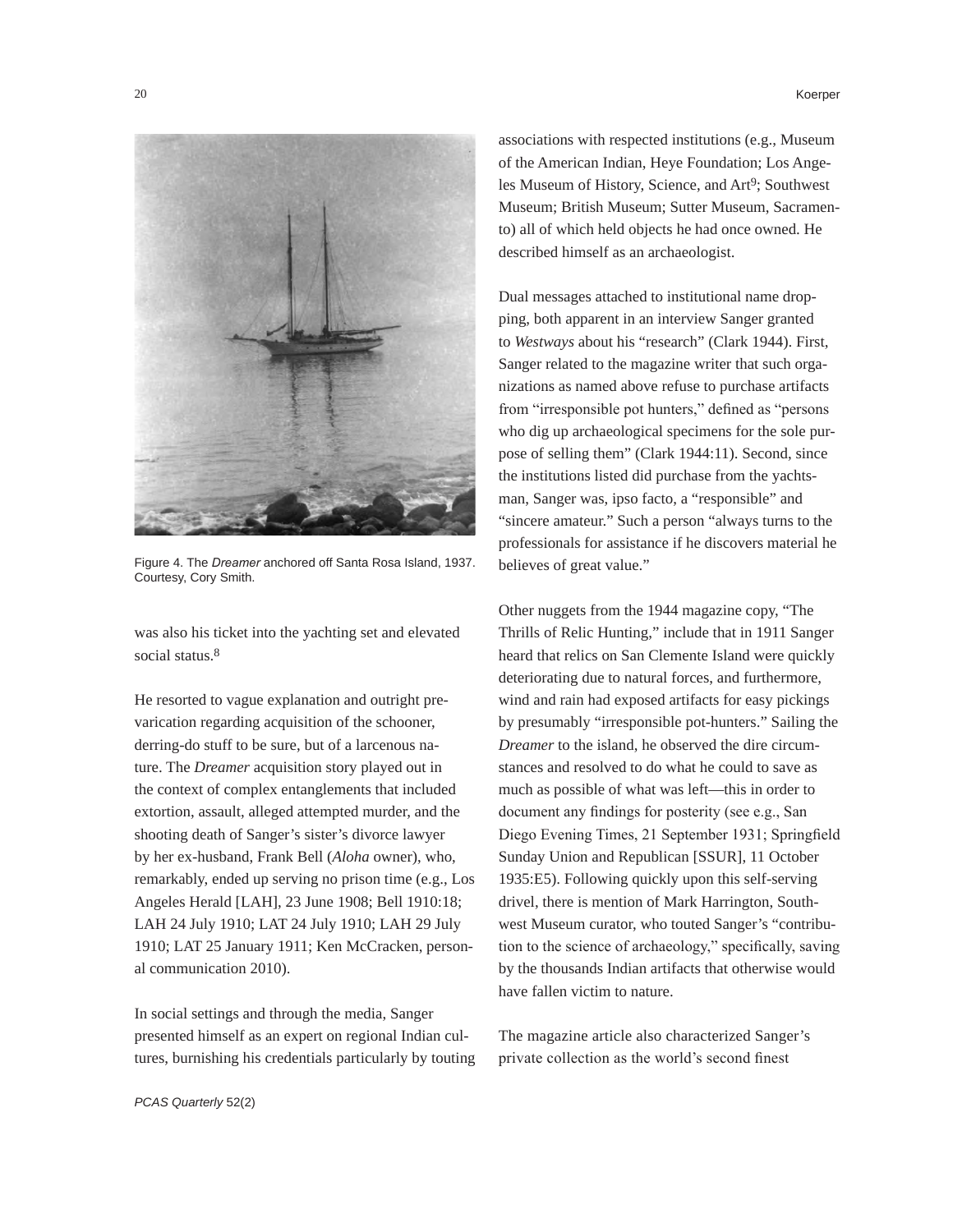southwestern California Indian relic collection after "the exhibit in the Heye Indian Foundation in New York which he supplied" (Clark 1944:10).

Unusual and remarkable artifacts readily piqued public interest, and so the Sanger saga incorporated just such attention-grabbers. Most egregious in the "unusual and remarkable" category were Arroyo Sequit non-finds featured in the aforementioned Burnett book (1944).

One particularly remarkable Sanger "Channel Islands discovery" was a "fetish" representing a walrus, "plainly depicted in hard stone from its curving tusks to flippers … truly a rarity" (Woodward 1927:65). The overly generous application of ochre should have red-flagged the piece, so to speak, yet the then duped Arthur Woodward waxed on about a primitive artist contorting the figurine's body so as "to give the impression that the intention was to represent the beast in its death throes." Beyond any aesthetic appeal, the carving could have communicated the sort of romance and mystery that attends long-distance connections. The phony walrus ended up with the Heye Foundation. Woodward later regretted having had anything to do with "Captain Sanger."10

A 1929 newspaper story tapped into the fascination many people have with arrow-pierced skulls. In "Skulls Hint at Ferocity" (LAT, 10 April 1929:A1), "scientist" A. R. Sanger suggested that constant warfare likely occurred between tribes, thus playing to a common negative stereotype.11 He also injected some long-distance content into that same interview, stating that a bone whistle he recovered on San Nicolas Island exhibited incised decorations similar to certain designs painted on Puebloan pottery. This *Times* piece was yet another article that did not let his institutional associations pass unnoticed.

One article in a Massachusetts newspaper focused first on steatite effigies and then name-dropped both the Heye Foundation and the Los Angeles Museum; it also mentioned Sanger's "largest private assortment of Channel Island remains extant" (SSUR, 11 October 1931:E5). Sanger was born in the Bay State 51 years prior; the why and how surrounding this distantly placed puff piece can only be guessed at.

A 1939 letter to the editor of *Natural History* reported the discovery of an "ancient [San Miguel Island] battleground scattered with hundreds of human bones" (Dowling 1939). Supposed proof that wholesale death was not the result of disease turned on a single skull, its right parietal with a projectile "tightly embedded." The accompanying photograph (Figure 1) showed a kneeling Arthur Sanger, his right index finger pointing to the stone point. The conspicuous placement of the arrowhead or atlatl dart is reminiscent of what is seen on other skulls handled by Sanger.

Among his holdings, Sanger reported a mummified child (Eva Slater, personal communication 2005; Ernie Hovard, personal communication 2008; see also Hillinger 1958:123–124). Maybe he did possess a desiccated body, but what to make of his claim to Slater, Hovard, and others that the remains represented a missing person well celebrated in various narratives the young offspring of Juana Maria, a.k.a. the Lone Woman of San Nicolas Island? Only Ralph Glidden's Catalina Island race of giants nonsense might top this mummy business (see e.g., Overholt 1930).

Another missing person was an object of Sanger's Channel Islands explorations; however, the remains of Juan Rodriguez Cabrillo forever eluded the yachtsman. One hunt for the explorer's grave occurred in 1923 (Santa Barbara Morning Press, 23 August 1923, see also 19 October 1928). At least some members of the search party headed to San Miguel Island believed that the Spaniard had been placed in a lead-lined coffin that also held a substantial amount of gold. A treasure map was hinted at. Parenthetically, sister Agnes and parents Herbert and Rubie were in attendance.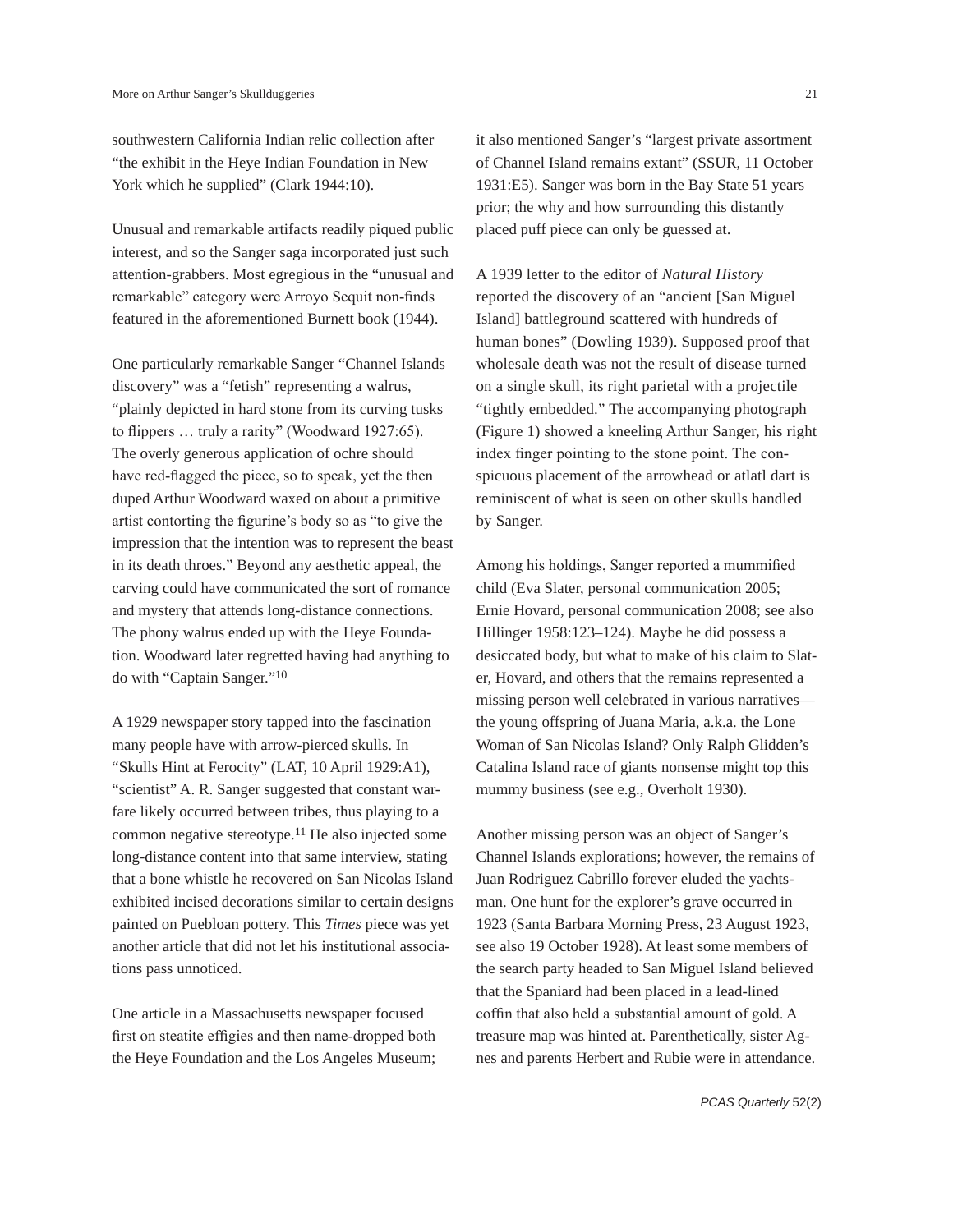Sanger claimed to have begun his searches for Cabrillo ca. 1910 (see Bryan 1930a:153).

Additional Sanger prevarications included that he kept good records of his discoveries (e.g., Clark 1944:100; Daily News, 2 April 1954:40). In the *Daily News* article, Sanger is pictured holding forth on responsibility to archaeological science while showing off one of his excessively long  $(> 45 \text{ cm})$ , phony steatite smoking pipes.

Ever needy of attention, even in his advanced years, the dealer in real and bogus antiquities readily accommodated audiences keen on learning about regional archaeology. In 1963 the PCAS was arguably a beneficiary of this willingness when Helen Smith and Jack Maddock made arrangements for the society's members and guests to attend a special program at the Orange Coast College Forum, where the then 82-yearold "veteran yachtsman" spoke on Channel Islands bygone cultures. The talk was illustrated with color movies, and several "rare" objects inlaid with shell beads were produced for attendees to admire (Anonymous 1963).

Like other collectors, Sanger welcomed classes of school children and other groups to his Los Angeles home to see and handle specimens and to listen to his interpretations, some honestly held, others formed of whole cloth. Even individuals might be warmly received at his residence.

It is fortunate that one such visitor, Lenore Ross, a UCLA master's candidate in art history, interviewed the newly minted septuagenarian (Ross 1951; see also Lee 1993:210–211). The 1951 tête-à-tête precipitated a candid admission from Sanger that some artifacts had been enhanced to make them more salable. Ochre might be so generously applied to an object that even casual handling left fingers red-stained. Sanger was similarly open with Eva Slater about "repairing" artifacts, specifically, using asphaltum to glue beads into

*PCAS Quarterly* 52(2)

places where beads had purportedly fallen off (Eva Slater, personal communication 2005).

A pelvic bone and some skulls, each embedded with a projectile point, made an indelible impression on the UCLA student. If reading between the lines is permitted, Lenore Ross must have experienced something between dismay and bemusement when shown a tarantula-shaped bowl, supposedly found full of trade beads, and a large whale figurine "ingeniously made so you could blow water through one end and have it spout out the other end" (Ross 1951). In surveying the collection at Sanger's home, 2910 Budlong Avenue, Los Angeles, Ross saw objects that looked just "too perfect." She also wrote that "the prize object is a pelvic bone with an arrowhead stuck into it, to say nothing of skulls pierced by arrowheads." Two days later Ross examined certain oddly crafted objects held at the nearby Los Angeles Museum, their chains of ownership tracing back no further than Sanger, and she was unconvinced of the authenticity of any piece. A somewhat guarded characterization of her host as "basically very shrewd … [a] Yankee Trader" indicates she was not fooled.

Ross' notes reveal that sister Agnes Mondon was on board in the fraudulent dealings. Interestingly, a letter from Mrs. Agnes Sanger Mondon to Helen Smith further implicates the sister in crass dishonesty since Arthur's sister placed herself at Arroyo Sequit in 1940–1941. Also, in that letter Agnes wrote, "We found most of our whales on San Nicolas Isl." (A. [Sanger] Mondon to H. Smith, letter, 1 April 1966, PCAS Library).

# **Questionable Coastal Southern California Skulls Accessed by Cyril Courville**

## *Figure 5 Specimen*

Cyril Courville, M.D., examined and sketched the complete or nearly complete frontal bone shown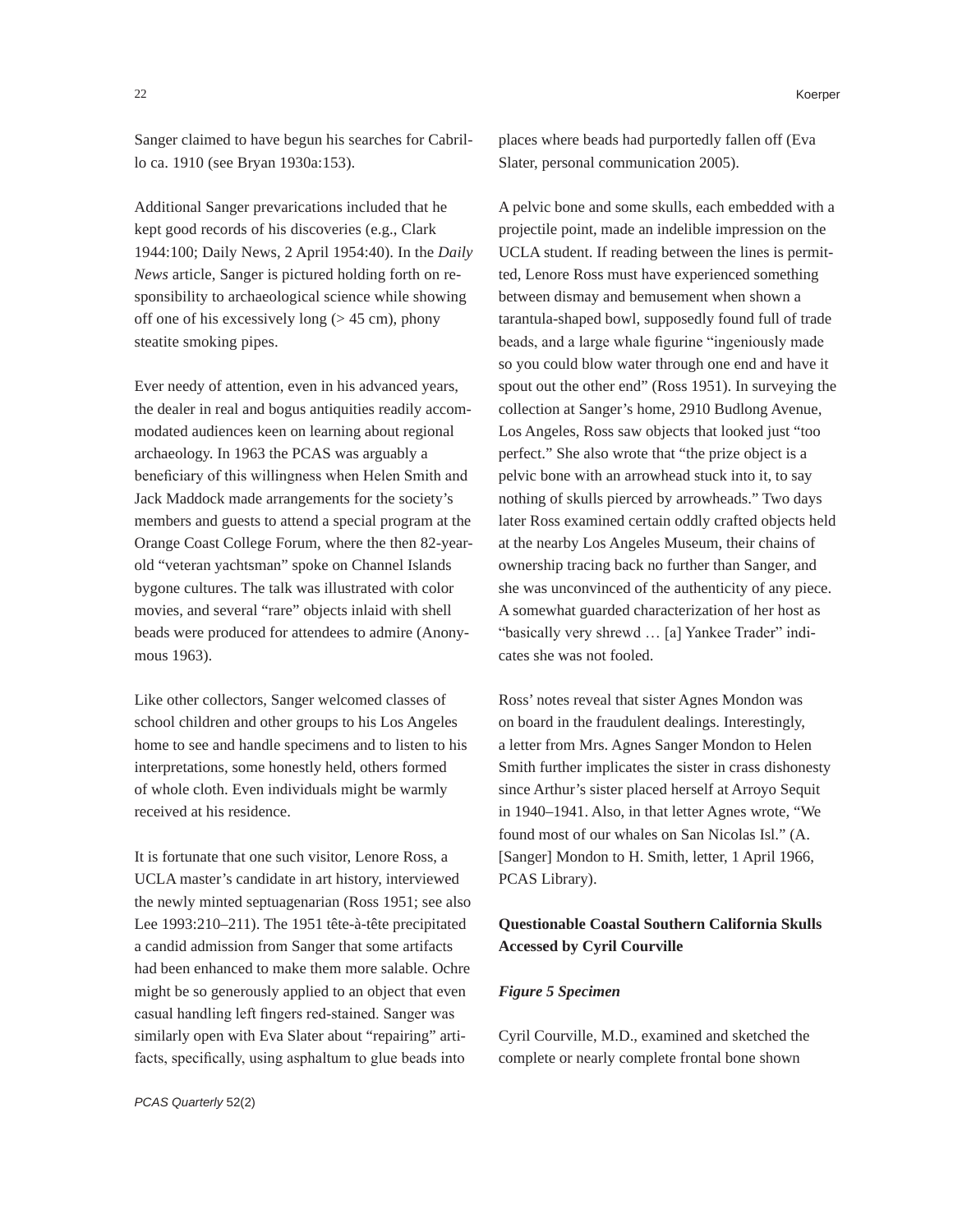in Figure 5 (Courville 1952:153, Figure 3c, 154). According to the doctor, it belonged to either a young woman or an adolescent male. The specimen remained with the Sanger Collection.

There is an oval perforation just medial to the left temporal ridge and above the outer aspect of the supraorbital ridge. The arrow symbol in the doctor's drawing indicates his proposed trajectory of a "blunt-tipped missile." He observed that the greater destruction of the oval "wound" appeared at the outer table.

Sanger reported that the bone was associated with glass beads and other post-contact material, and thus Courville rejected the hypothesis that the hole was caused by a .22 caliber bullet; he thought it way too small to have been caused by an early firearm. The surface of the frontal bone near the hole "was stained a dark color as though by blood."

Courville left unanswered the question of what accounted for the so-called wound. Had he possessed better background information on Sanger, he might have suspected that a .22 caliber bullet had in fact penetrated from the inner table and that a mix of dark red ochre and a binder was subsequently applied at the outer table to mimic blood.



Figure 5. Frontal bone pierced on left side. Illustration by Joe Cramer. After Courville (1952:Figure 3c).

## *Figure 6 Specimen*

The skull seen in Figure 6 is extremely unusual because the bone object penetrated into the left eye socket. The skull was unearthed by Sanger at the Chumash village of Mishopshno, Carpinteria, Santa Barbara County, when assisting Bruce Bryan in salvage operations undertaken during very difficult circumstances (Bryan 1931). The site had an earlier history of repeated depredations by relic collectors (see Gamble 2008:97–100). The area drew renewed interest from pothunters, hoards of them, when roadbuilding cut through a burial area. The scene became near chaotic.

Sanger took possession of the skull and at some point in time turned it over to the Los Angeles Museum. Exactly when Bryan first saw the find is unclear; his description of the wound as being in the right orbit is puzzling (1931:182).12 It is unclear when Sanger took back the specimen or when W. Parker Lyon purchased it for his Pony Express Museum, Arcadia, California (Courville 1948:215, Figure 8D, 216; 1952:153, Figure 3d, 155). Lyon donated it to the museum associated with the Department of Nervous Diseases, College of Medical Evangelists, Loma Linda University, where Courville was a professor (see Anonymous 1968:161). Lyon's generosity was motivated by his belief that the specimen held medical interest.

The weapon residing within the left orbit, piercing its roof and then penetrating into the floor of the left anterior fossa, was according to Courville either a harpoon or spear point. The doctor was uncertain whether the trauma was immediately fatal. It was not possible for him to determine how far the tar-stained bone object might have extended into the brain because the cranial cavity contained oil-soaked sand, that matrix being an impediment to roentgen (x-ray) examination.

Partial flattening of the skull may have resulted from a "severe crushing injury." Alternatively, Courville supposed the crushed area might have been a postmortem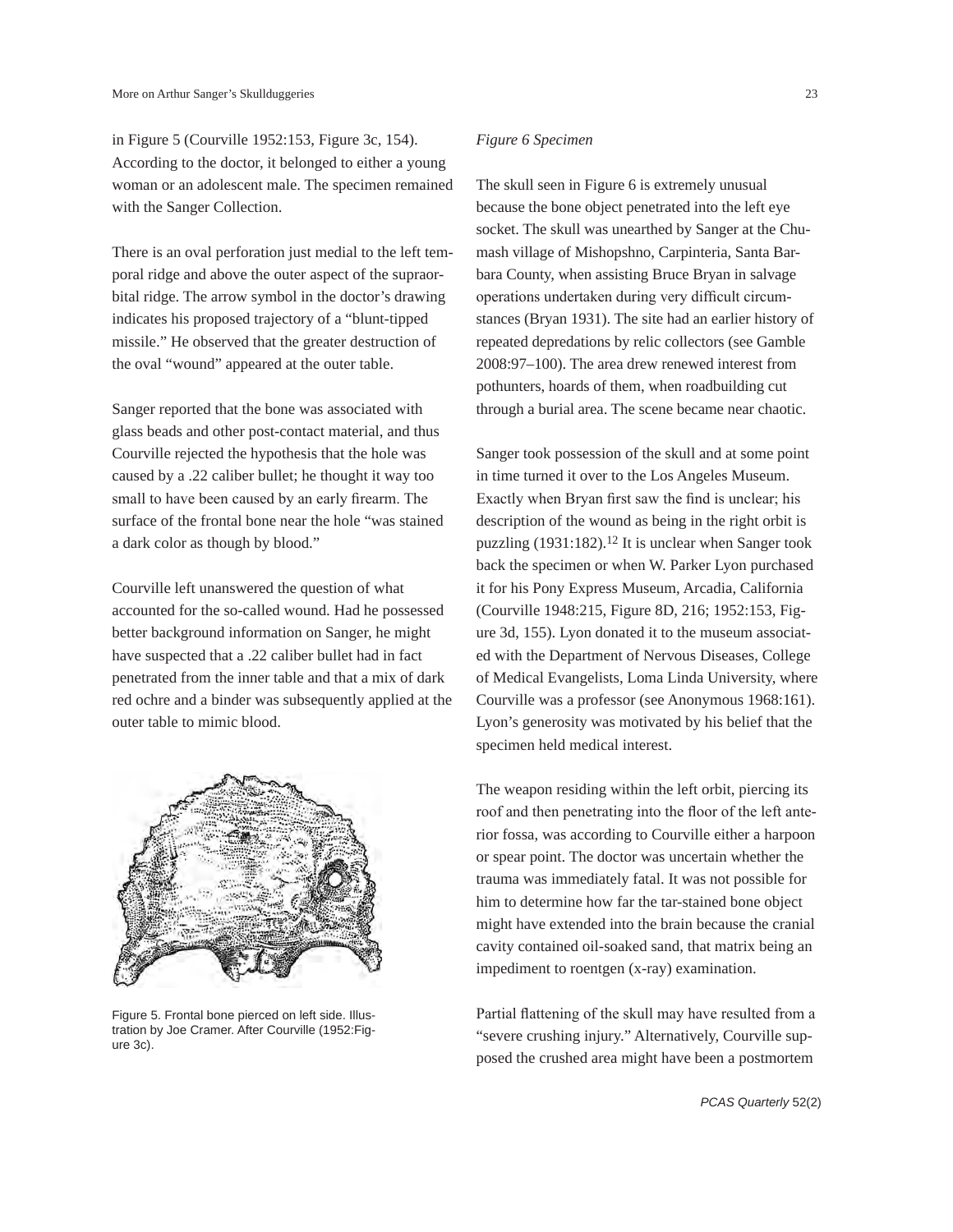#### 24 Koerper



Figure 6. Skull pierced in left orbit by bone object. Illustration by Joe Cramer. After Courville (1948:Figure 8D).

phenomenon, perhaps on the occasion of a large stone being set over the head when this adult male Chumash was laid to rest (Courville 1948:216).

Elsewhere, Courville was more imaginative:

It is very probable that this serious cranial injury and its lethal aftermath were the result of a personal quarrel rather than of organized conflict. The Indians used the bone harpoon as an implement to hunt seals … rather than as a weapon [of warfare]. The thrust with the implement very likely followed some acute outburst, and the final act of the drama, the crushing of the victim's head with a rock, was done to put the injured man out of his misery [Courville 1952:155].

## *Figure 7 Specimen*

No less suspicion attaches to another weapon-penetrated skull that was displayed at the Parker Lyon Pony Express Museum (Figure 7). It can be seen in a photograph published in Martin (1987:111), residing at the middle of the top shelf of a glass cabinet, along with other skulls purchased by Mr. Lyon.

Given that W. Parker Lyon was a known customer of Sanger and given the sensational look of the relic (over-sized projectile and its odd positioning), Sanger is the suspected source of the piece. Its present whereabouts are unknown.

The biface has the look of a spear point rather than an atlatl dart point. Positioned in the left parietal, it penetrates well into the neurocranium. Courville (1948:215, Figure 8B, 216) wrote that the "wound" was not necessarily mortal unless "the middle meningeal on the middle cerebral vessels or their branches were cut resulting in fatal hemorrhage." In his later study, Courville (1952:152) did not again feature this specimen since he thought it of questionable California origin. He did not supply details, but perhaps the style of the projectile raised some doubts. If this large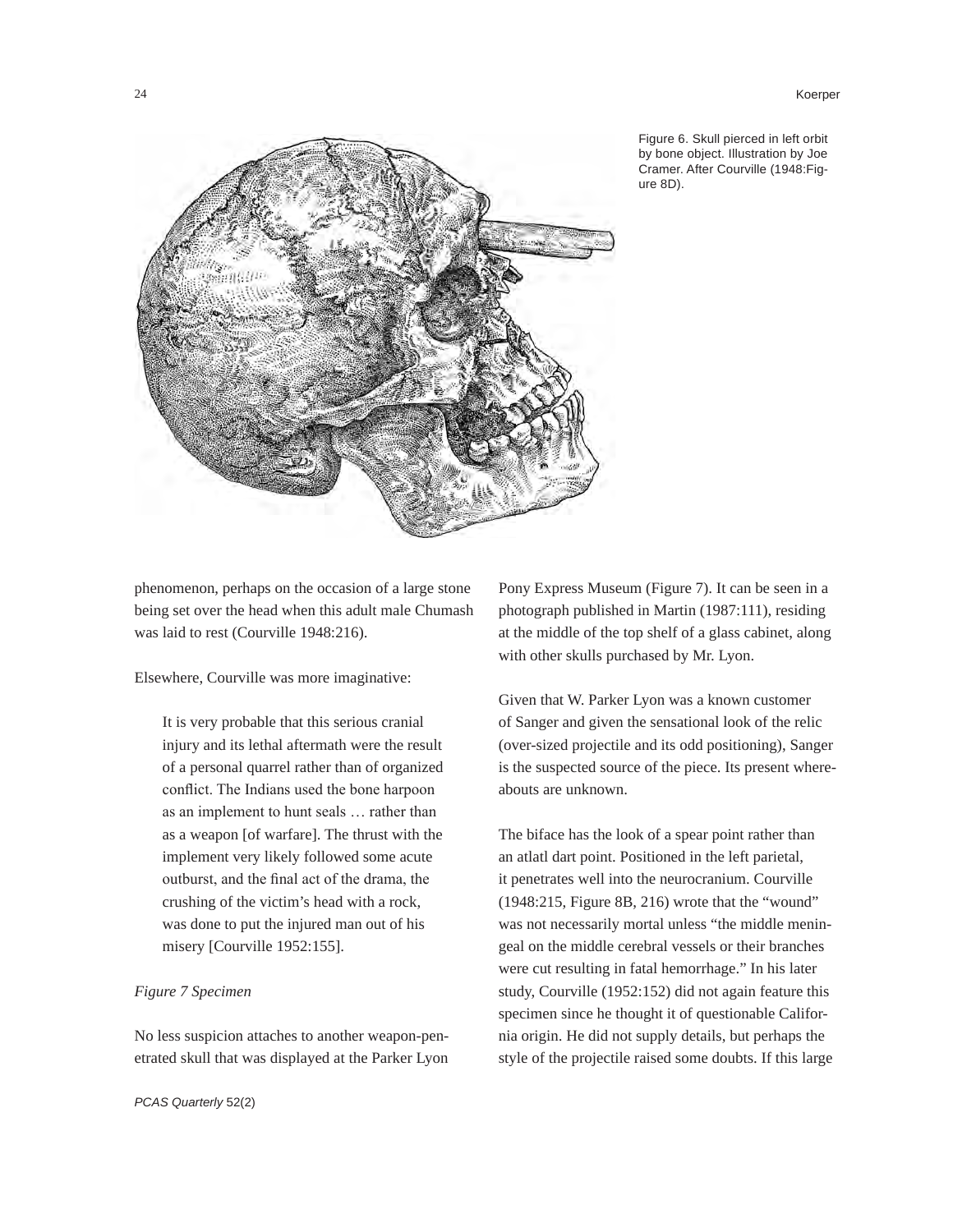

in the left parietal. Illustration by Joe Cramer. After Courville (1948:Figure 8B).

point, which does not look legitimate, actually impacted the skull, it is unlikely that it would have survived intact. The biface should have broken either where it met the bone or at the haft.

## *Figure 8 Specimen*

Courville (1952:153, Figure 3b) pictured and discussed a specimen (Figure 8) that was then in Sanger's personal collection; the doctor later purchased it. It is supposedly the skull of a San Nicolas Island adult female. An "elongated leaf-shaped arrowhead" protruded about 16 mm out of the outer table of the frontal bone at the left supraorbital region. The distal end of the projectile extends about 25 mm into the intracranial space. Courville believed that the wound was not immediately mortal and supposed the arrowhead had missed any small frontal sinus.

Courville (1952:152, 154) mentioned additional purported San Nicolas Island skulls retrieved by Sanger that were embedded with stone projectiles. They included a second skull sold to Courville (Figure 9). Another he sold to the Sutter Museum in Sacramento, and at least two ended up in New York at the Museum of the American Indian, Heye Foundation. Two others went into the Aldrich Collection and eventually the Bowers Museum, Santa Ana (Figures 10 and 11).

It is uncertain which of these several skulls were the specimens pierced with arrowheads that Sanger said he recovered during a private 1929 "expedition" not affiliated with any institution. He told a reporter that those two were dug from "the famous Cannibal Hole" investigated during the Los Angeles Museum 1926 excavations (LAT, 10 April 1929:A1)10. Sanger must have reveled in the limelight cast by the *LAT* Figure 7. Large spear point or spear point mimic embedded piece that identified him as a scientist, and given this



Figure 8. Leaf-shaped object penetrating left side of frontal bone of a female skull. Illustration by Joe Cramer. After Courville (1952:Figure 3b).

*PCAS Quarterly* 52(2)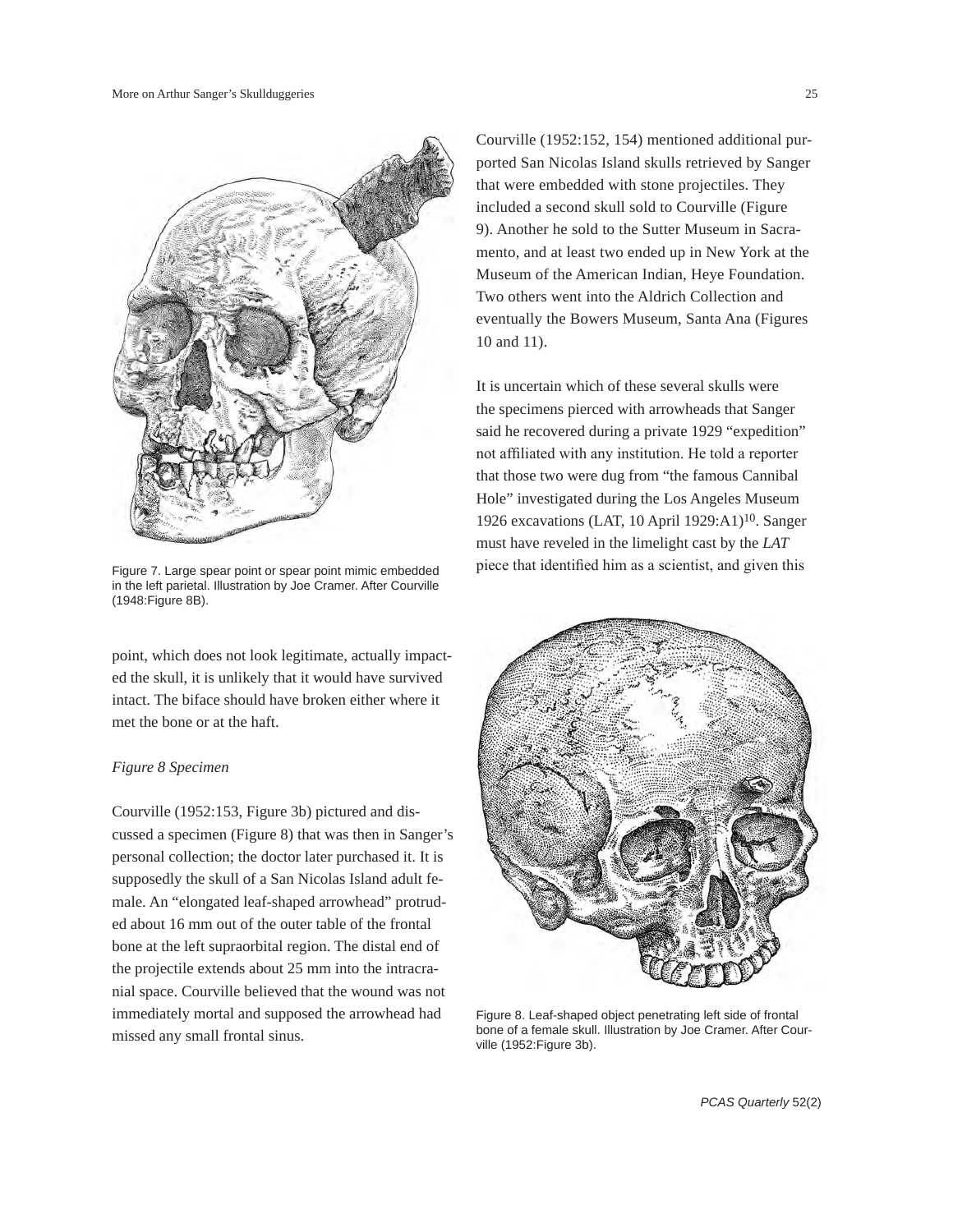propensity to embrace sensational discoveries, he might have been especially pleased with the newspaper's title for the story, "Skulls Hint at Ferocity," and the article's reference to cannibal behavior via the name Sanger had himself chosen for what may have been only a recently invented feature. Parenthetically, the *LAT* article ended with the revelation that in 1928 George Heye paid \$2,500 for a portion of Sanger's collection and that E. A. Hasseman, a representative of the Heye Foundation, was communicating further interest in acquiring more Sanger finds.

#### *Figure 9 Specimen*

The Figure 9 skull with an arrowhead penetrating the frontal bone was, as noted above, possibly retrieved by Sanger from San Nicolas Island and eventually sold to Cyril Courville. Courville (1952:153, Figure 3a, 154) produced a pencil sketch of the specimen which he believed to be male, but that sex determination is incorrect. A view from the foramen magnum and the evidence of an anteroposterior roentgenogram (x-ray) indicated that the projectile extended ca. 3.8 cm into the intracranial space.

The author observed the skull in a display case at the Museum of Neuropathology, Loma Linda Medical School. The brow ridges are less pronounced than what is seen in Courville's rendering. The mastoid process in Courville's drawing is shown as more robust than it actually is. The author saw that the frontal bone is somewhat bulbous and that the orbits are actually roundish rather than squarish. The overall look is that of a female rather than that of a male as Courville believed. The sutures are quite distinct, indicating that the individual was an older teenager or a young adult. The most noteworthy observation is that there is a small space in the bone just superior to the upper surface of the projectile; one reasonably suspects that the small gap signals a postmortem hole made to facilitate insertion of the Cottonwood point. An x-ray image shows that the arrowhead is intact. One might anticipate impact damage had the point penetrated from an arrow shot.

## *Figure 10 Specimen*

Yet another large projectile, its base fully intact, penetrated the left side of the neurocranium seen in Figure 10, but in the frontal rather than the parietal bone.

> Figure 9. Arrowhead penetrates the right side of frontal bone of a female skull. Illustration by Joe Cramer.



*PCAS Quarterly* 52(2)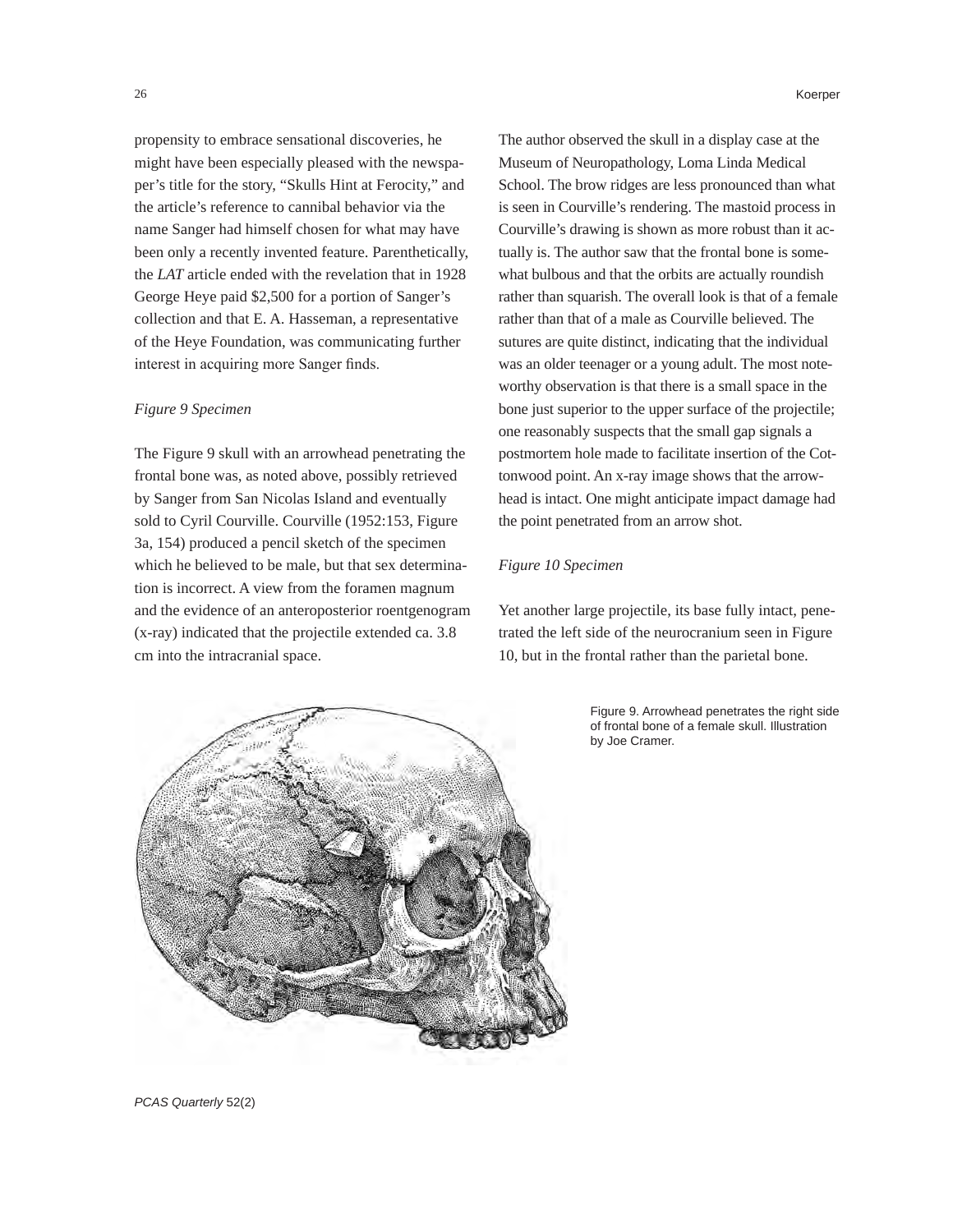

Figure 10. Large projectile penetrates the left side of frontal bone. Illustration by Joe Cramer.

This young adult male skull was allegedly found in a grave on San Nicolas Island, and at some unknown time it was purchased by Fred R. Aldrich. Courville (1952:153, Figure 3h, 158–159) gave free rein to speculation about the individual's wounding:

The obvious direction of the flight of the arrow … indicates that it struck the head … [at] the end of the elevated flight. This in turn suggests that the missile was not aimed at the victim, but was rather a part of a barrage of arrows fired at random at the attacking party. This presumed trajectory accounts for the relatively slight degree of penetration of the arrowhead [Courville 1952:159].

Arthur Sanger had almost certainly discovered the skull. Aldrich himself never dug on the island (Chace 1965:19). Over a dozen skulls appear in a photograph of a display case in Aldrich's private museum at Bay Island, Newport Bay, Orange County (Chace 1965:21, Figure 1). It is not possible to identify among the jumble any one skull that might be the one presently under discussion, but interestingly a skull placed on the middle row, which does not quite fit the description,

appears to have a projectile point embedded near the summit of the neurocranium, close to the saggital suture, and set at an angle not unlike the projectile seen the Figure 10.

Aldrich died in 1953, and his archaeological collection, geological specimens, and sea shells were sold and subsequently displayed at the Balboa Pavilion. Eventually the shells and most of the Indian related items were donated to the Bowers Museum, Santa Ana (Koerper 2009:101–102, 111; Koerper and Cramer 2009:117).

Bowers Museum personnel allowed the author to inspect the Aldrich item shown in Figure 10. The "wound" is 19.3 mm long, and its maximum width is 5.7 mm. The corner-notched, contracting stem atlatl dart rises about 31.5 mm above the surface of the frontal bone at the area of penetration. The projectile is cemented in place; glue was detected around the inner margin of the so-called wound, indicating possible latter-day mischief.

## *Figure 11 Specimen*

Another Bowers Museum skull once owned by Aldrich and with an embedded piece of obsidian (Figure 11) is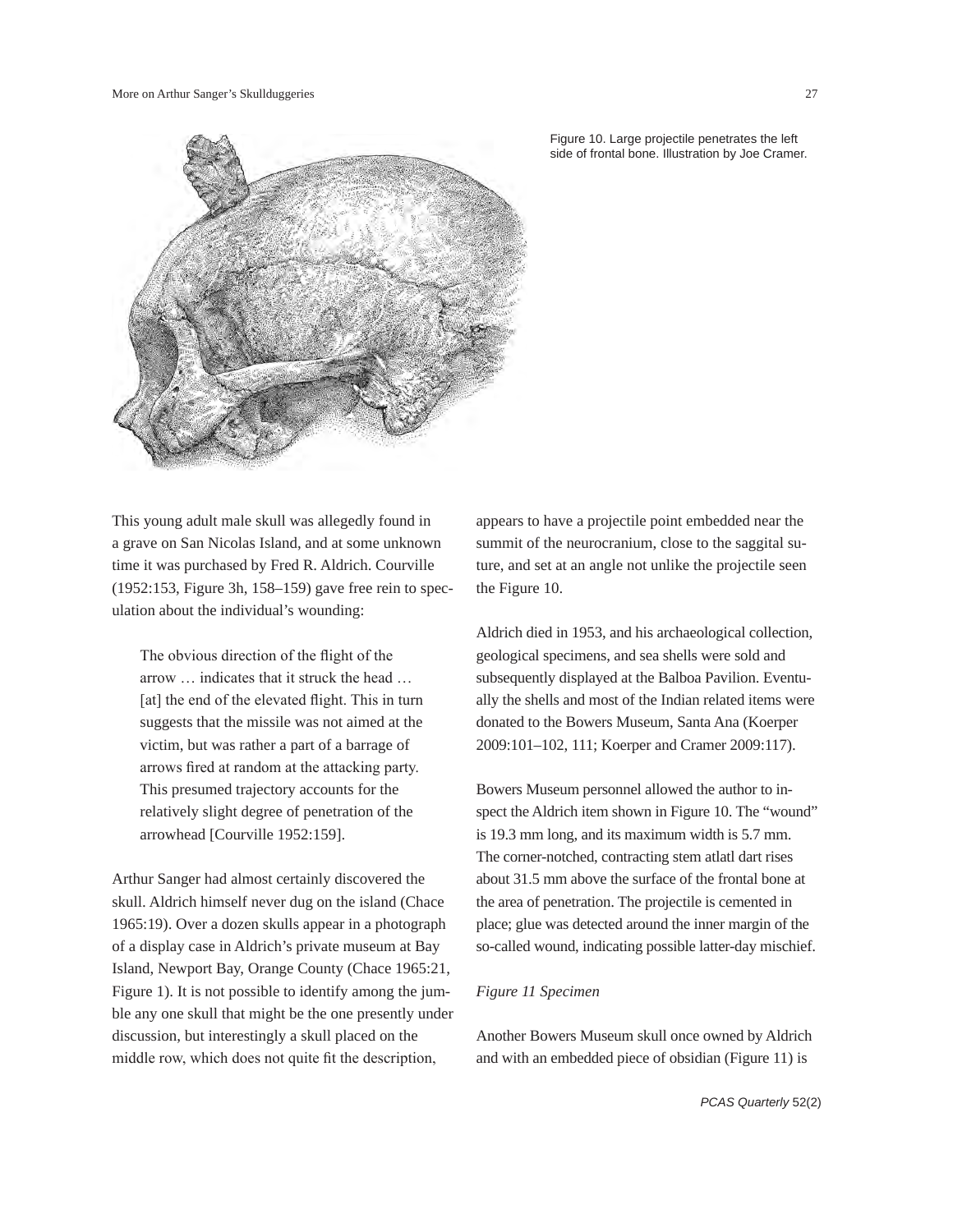

Figure 11. Obsidian object penetrating the right parietal bone. Illustration by Joe Cramer.

pictured in Courville (1952:153, Figure 3g, 158). The skull was described as being from a Russian who was dispatched during an invasion of San Nicolas Island. Courville was perhaps repeating what Aldrich told him and perhaps what had been told to Aldrich by the person who collected the skull. Then again, Courville perhaps heard the Russian interpretation directly from Sanger who, as we are now familiar, embraced the exotic and/or sensational for many of his narratives.

The broken piece of obsidian sticks out from the lower anterior region of the right parietal, just back of the coronal suture. Courville doubted that the "wound" was fatal and supposed that other trauma might have accounted for the victim's death.

The author's assessment of the penetrated 12.6 mm wide obsidian object, which rises 15.9 mm above the parietal surface, is at odds with Courville's artifact identification, "broken arrowhead." Rather, it looks like a piece of debitage or the remnant of a drill. Certain residue around the intersection of the volcanic glass sherd and bone might indicate that the odd

penetrating object had been glued into place. This is the skull of a Native American, certainly not a "white man," to use Courville's designation. This is imme-

diately obvious first from the kind of wear on the occlusal surfaces of the mandibular teeth. The upper jaw shows antemortem tooth loss, and the remaining teeth (both third molars and a left first premolar) are well worn. In his illustration of the so-called "Russian," Courville took the huge liberty of resupplying this supposed "white man" with a full set of right side mandibular teeth! Did he find it disconcerting that what was purported to be a non-Nicoleño skull had the look of an upper jaw familiar to scholars conversant with the osteology of regional Native people?

Another quick clue to Native American attribution is the external auditory exostosis exhibited within both ear canals, likely the result of deep diving in cold water, perhaps to procure abalones. Parenthetically, a very pronounced metopic suture was observed.

#### *Figure 12 Specimen*

The skull with an arrow point stuck at the right frontal bone seen in Figure 12 is pictured in Bruce Bryan's book (1970:5) covering both the 1926 Los Angeles Museum archaeological expedition to San Nicolas Island and the 1958–1960 Southwest Museum expeditions to the island. Bryan's figure caption for the skull identifies the artifact's position as embedded into the "right temporal region." The term "temporal" can refer specifically to the temporal bone, or it can refer to the larger flattened regions to the sides of the forehead (in humans); either way, his usage of "temporal region" is incorrect.

Bryan (1970:97–98) explained that both prior to and after the 1926 excavations Sanger found "ample, and sometimes gruesome, proof of the warlike capabilities of the ancient islanders." Bryan (1970:98) made reference to two skulls with arrowheads "firmly fixed," supposedly "found by Sanger in a later investigation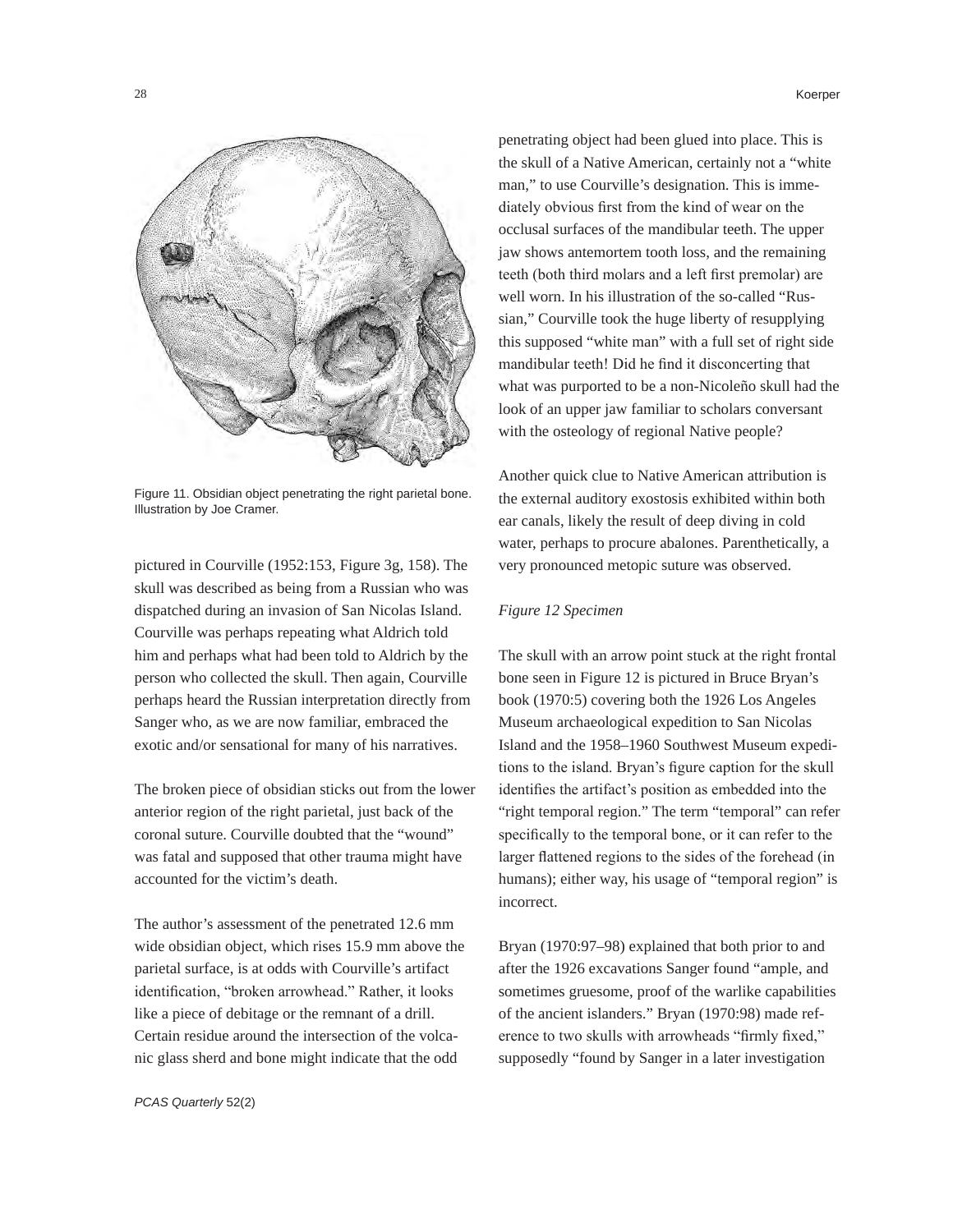

Figure 12. Arrow point penetrating right side of the frontal bone. Illustration by Joe Cramer. After Bryan (1970:5).

[1929] of the area about the Cannibal Hole" (see Bryan 1970:32, 94, 95). It is unknown whether the Figure 12 skull relates to the just noted supposed 1929 finds or to a pre-1926 venture.

The arrowhead offers an appearance of having traveled a more or less horizontal trajectory. Its sides are nearly parallel to one another, and the basal border is fairly straight; perhaps it is assignable to the Cottonwood Triangular series. The object could not be located. It was part of the Sanger Collection, but it was likely sold.

#### *Figure 13 Specimen*

Cyril Courville published two photographs of the adult male skull illustrated here in Figure 13. The photos were different views; one appeared in his 1944 publication (p. 6, Figure 2) and the other in his 1948

publication (p. 215, Figure 8A). The earlier article attributed the specimen to the Western plains, a somewhat tenuous assumption since it was then housed with the Los Angeles Museum.<sup>9</sup> He soon amended his take on provenance, labeling it a California Indian skull (Courville 1948:215–216), and later he wrote that it was an impression of the museum staff that the skull was of local origin, donated by a now-forgotten person (1952:152). The object with its embedded projectile at the left fronto-parietal region is no longer retained by the museum (Chris Coleman, personal communication 2009).

The neuropathologist reported that no reaction of the bone to the obliquely set projectile was evident through direct inspection or by roentgenogram (x-ray). Absence of bony reaction suggested early death from the wound or from some other injury, perhaps associated damage to soft tissues (see Courville 1944:6, 1948:216, 1952:152). Interestingly, the doctor commented that the wound was in "almost exactly the same location" as the wound inflicted by the huge spear point stuck into the skull seen in this article's Figure 7. Was he beginning to wonder about issues of authenticity? Parenthetically, in a photograph showing nearly the entire collection of 1926 San Nicolas Island finds brought back to the Los Angeles Museum (Bryan 1930a:155), a skull at the far right, table level, has a projectile penetrating at an oblique angle, also high up on the left parietal. It is not assignable to any skull illustrated herein.

## *Pattern Recognition*

Of the seven skulls illustrated in Figures 7–13, all with an embedded stone object, it is either the frontal  $(n = 4)$  or a parietal  $(n = 3)$  that is impacted. Two other skulls with embedded stone objects, the one mentioned immediately above and the one that was drawn by Joe Cramer for the photo image of Figure 1, appear in photographic images too small for rendering with any acceptable degree of precision; their projectiles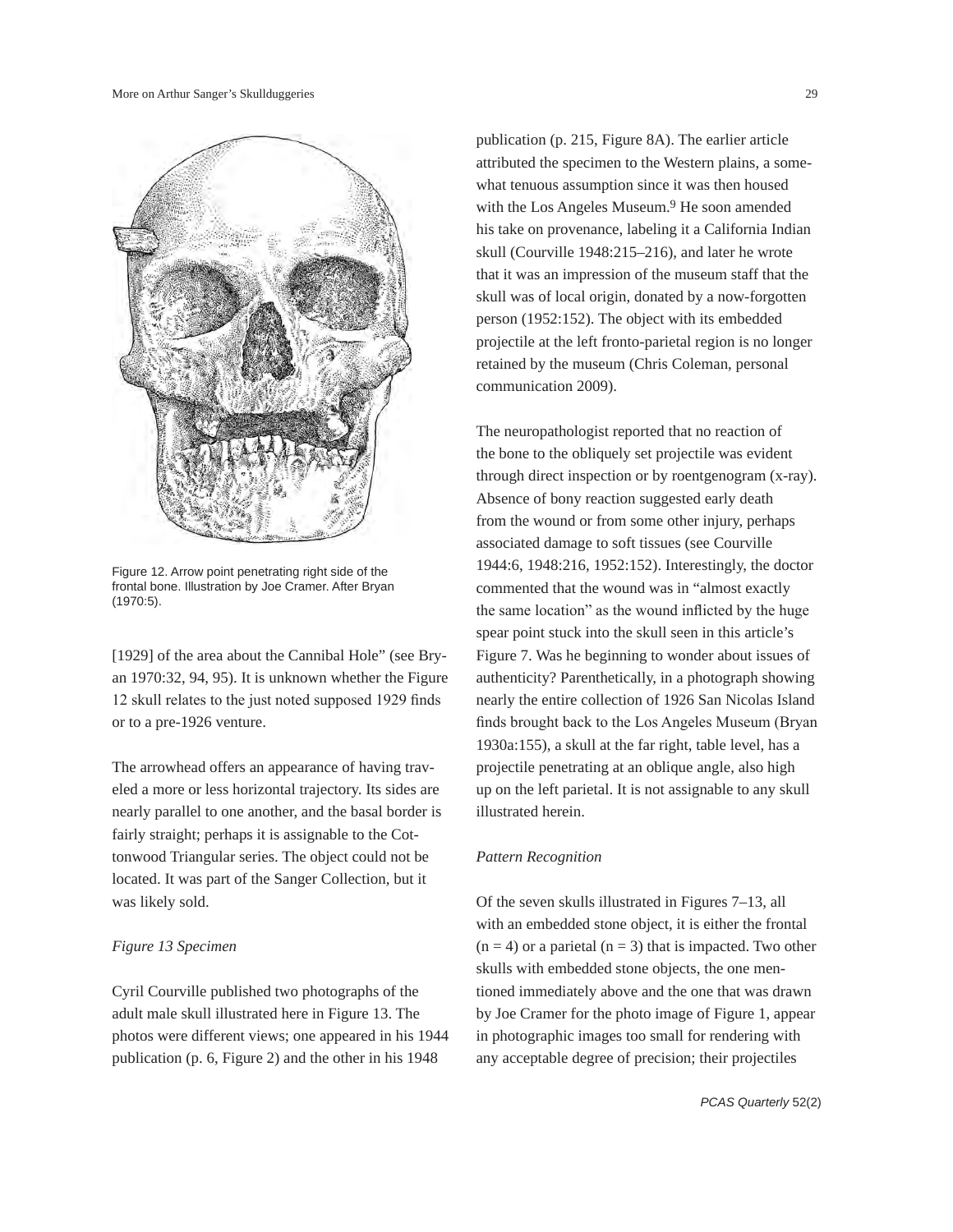30 Koerper



Figure 13. Adult male skull with projectile protruding from left frontoparietal region. Illustration by Joe Cramer. After Courville (1944:Figure 2B, 1948:Figure 8A).

were stuck in parietals, left and right respectively, in high positions. Of the 11 skulls, five parietals had stone weapons, four located at high positions, that is, very conspicuously. The two specimens lacking embedded stone projectile points (Figures 5 and 6) have penetration to their frontal bones. All frontal wounds, stone or otherwise, are obviously conspicuous. In the sample of 11, there is no piercing of occipital, temporal, maxillary, or mandibular bones. Nearly all trauma or concocted trauma seems extremely well placed for purposes of display.

## **Summary and Concluding Remarks**

The manufacture and marketing of inauthentic artifacts with alleged coastal southern California provenance stretches back to the last quarter of the nineteenth century. Some counterfeiting resulted in replications credible enough to deceive even seasoned relic collectors and museum curators. Another kind of forgery involved creation of fantasy pieces, mostly steatite carvings, egregiously inconsistent with Native

artistic expression. Other fraudulence included the doctoring of genuine Indian objects by, for instance, applications of colorants or additions of shell beads.

"Arthur Sanger" is the name above all others that comes up in discussions of regional phony artifacts, followed distantly by his sometime co-conspirator, O. T. Littleton (e.g., Lee 1993; Koerper and Chace 1995; Gamble 2002; Koerper and Desautels-Wiley 2012).13 One contribution of the present article is recognition that Agnes Mondon (née Sanger) was aligned with the conspirators just named.

The central contribution of this study is the indictment of Arthur Sanger on charges of a "doctoring" type of forgery—planting false evidence of malintent trauma on osteological specimens. Of the skeletal material illustrated and discussed in some detail above, seven skulls received chipped stone implants (Figures 7–13). A frontal bone (Figure 5) lacking any embedded object is holed, very likely the result of penetration by a .22 caliber bullet. Incredibly, the exit "wound" is at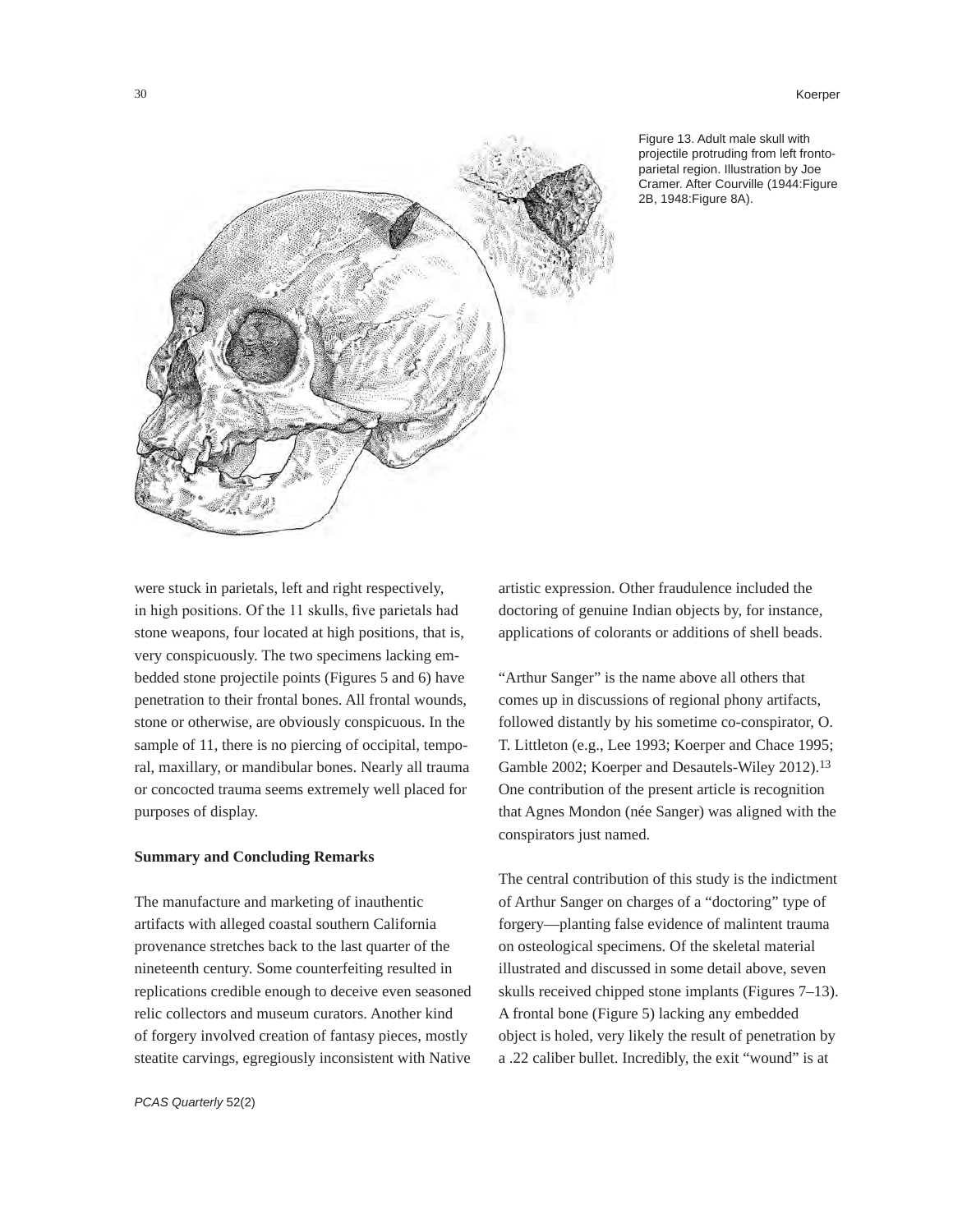the outside surface, and dark staining appears around it. The Mishopshno (Carpinteria) skull (Figure 6) with a long bone object well planted in the left orbit is questionably authentic, and it, like most if not all of the other skulls, passed through Sanger's hands.

This essay presents a portrait of Sanger that is far more detailed than any previous treatment of the man. It appears that his public personality was designed to achieve more than just financial gain, reveling as he did in attentions drawn as a yachtsman, adventurer, "archaeologist," and person well connected to prestigious institutions.

Reasonable speculation offers that his closely held inner personality drew self-congratulatory pleasure with each successful deceit of, particularly, a reputed or established expert; if this is a correct read, then after George Heye, Sanger's next biggest victim would have been Cyril Brian Courville—graduate of what is now the Loma Linda University School of Medicine, who in his senior year earned the highest score in the United States on the examination of the National Board of Medical Examiners, Professor of Nervous Diseases at Loma Linda, recipient of many awards and honors, Editor Emeritus of the *Bulletin of the Los Angeles Neurological Societies*, and author of an extended list of publications, etc. (see Anonymous 1968a, 1968b).

Parenthetically, it is uncertain whether additional notable victims should include Otis Marston and Pat Reilly, two bona fide experts on Colorado River history, who enshrined Sanger among the pantheon of earliest river runners through the Grand Canyon.7

Certainly, other motivations drove Sanger's unprincipled behavior, perhaps a desire to leave an enduring imprint on museums and on regional archaeological science, particularly through respected publications a dubious sort of immortality. With regard to the highly fanciful Arroyo Sequit objects, it is noteworthy

that they were offered to the Heye Foundation for a price that surprised E. K. Burnett (see Burnett 1944), well below their estimated value; Burnett naively explained to Charles Rozaire that this circumstance signaled genuineness (Rozaire, personal communication 2013; see also Lee 1993:214).14 Sanger took good measure of his victims. Did he strategize that the price tag would greatly enable a sale, followed by eventual attention to the objects through display and publications, collaterally drawing recognition for the claimants to discovery?

Pleasure derived from the fakery could have been especially delicious for persons with an active hand in the actual creation of faux artifacts. It takes no special talent to doctor genuine artifacts or skulls, an area in which Sanger was clearly a guilty party. Left uncertain, however, is who crafted the unique soapstone figurines, strange smoking pipes, etc.

Did Sanger himself produce artifacts? When Dr. Charles Rozaire made his first visit to Sanger's home, several blocks from Rozaire's employer, the Los Angeles County Museum of Natural History, he was well attuned to the controversy surrounding the man. Colleague Arthur Woodward was by then a disbeliever, and he personally disliked Sanger. Rozaire saw nothing in the house that looked like a "craft-making situation." Sanger denied any role in fakery, saying, "I don't know how to carve" (Rozaire, personal communication 2013).

On another visit, but accompanying Freddie Curtis in 1957, Rozaire photographed alleged Arroyo Sequit specimens. Curtis published pictures taken by Rozaire that show nine egregious fakes (1959:Plates 7 and 8).

Sanger provided Curtis detailed information on the alleged Arroyo Sequit items, but judicious perusal of her notes covering this material and two other collections (Curtis 1959:103–111), one private and another donated in 1946 by Dr. and Mrs. Maitland to the Los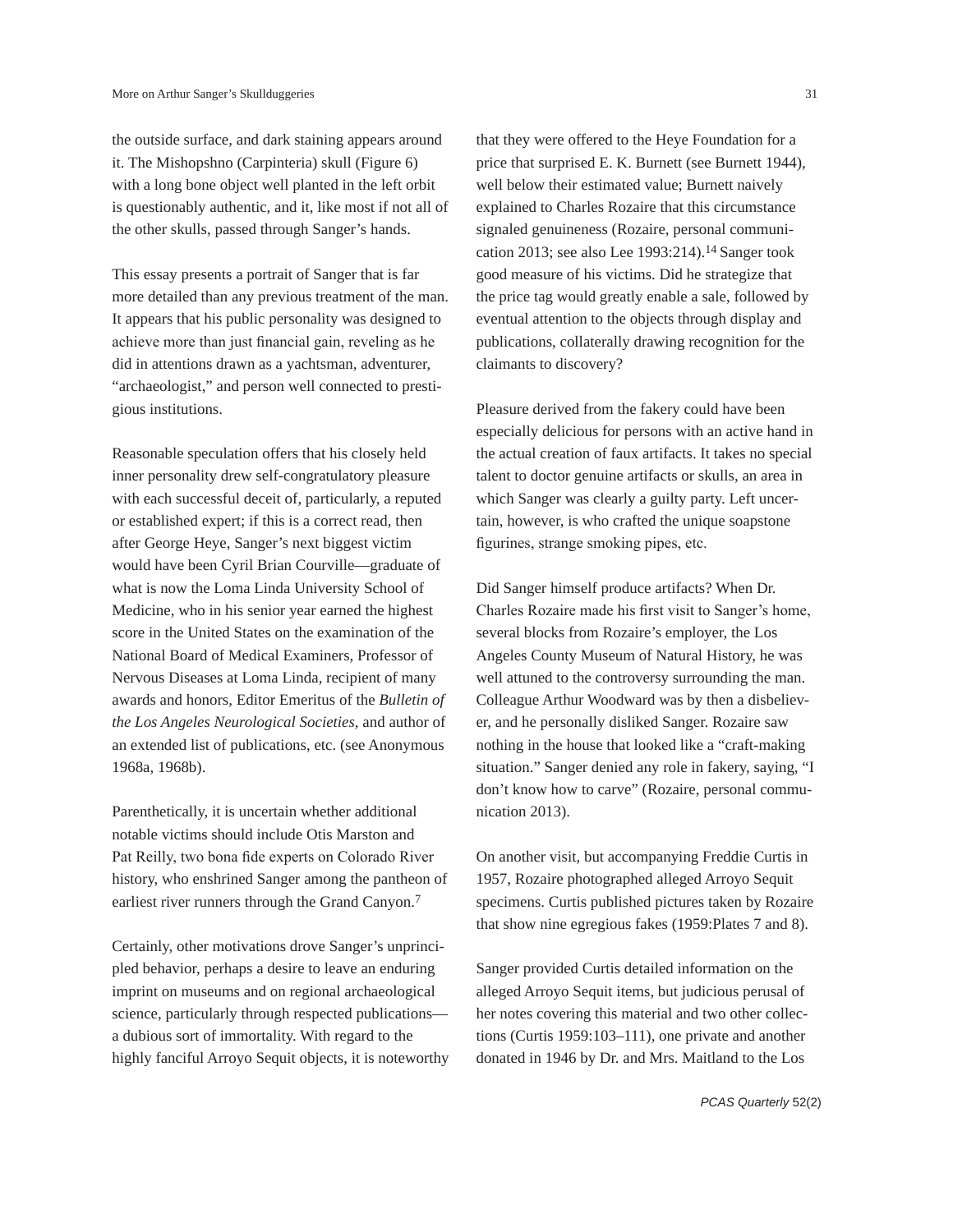Angeles County Museum of Natural History, makes it obvious that she believed little of what Sanger had to say. The Maitlands had purchased artifacts falsely attributed to Arroyo Sequit, but not directly from Sanger. Rather, they dealt with Earl Stendahl, an antiquities dealer (Stendahl Galleries, Hollywood) (see, e.g., Long Beach Museum of Art 1958:31–32) who purchased them from Sanger. One wonders to what degree Stendahl might have been complicit in the dishonesty.

Another teller of tall tales, Fred Morgan, may have supplied Sanger and/or Littleton with phony steatite effigies. Like Sanger, Morgan presented himself both as a man steeped in adventure and as an expert in archaeology.15 Other similarities include both men being needy of attention. While Sanger grabbed listeners with his either real or imagined wild ride through the Grand Canyon, for instance, Morgan related an equally exciting but undoubtedly apocryphal adventure—abduction in 1876 at age 12 or 13 by Oklahoma Indians holding up a westward-bound wagon train, the beginning of Morgan's purported 10-year captivity.

When Keith Murray of the *Pasadena Star-News* interviewed Morgan in 1971, the relic collector claimed to be celebrating the 108th anniversary of his birth. The self-proclaimed centenarian told the staff writer that he had opened up a gem cutting business in Altadena at age 102, turning a 35-year-old hobby into a profession. This information is especially relevant because it presents Morgan as a worker of stone as far back as at least ca. 1930.

Yet other information identifies Morgan as an artisan. Writer Russ Leadabrand (ca. 1972) accurately described Fred Morgan as an accomplished flint knapper, but also as a "bamboozler." Speculatively, some of the projectile points Morgan claimed to have retrieved from the site of the Battle of the Little Bighorn, Montana Territory, and occasionally gifted to people,

were actually his creations. Leadabrand also related that Morgan bragged that a variety of archaeologists sought his guidance on matters pertaining to Indians and prehistory.

An acquaintance of Morgan, Ernie Hovard, labeled him "a great craftsman," some of whose work was in steatite. Hovard witnessed him turning out large soapstone beads on a lathe (personal communication 2008). Hovard also told the author that Morgan "could carve" and had "made some of the whales" and other bogus artifacts. Morgan also worked in shell, shaping pieces of abalone into fishhooks. There were those who suspected he was not above planting artifacts at sites.

Morgan claimed to have gone to all the Channel Islands (Leadabrand ca.1972:50). If there is any degree of truth regarding island visitations, it is conceivable he was Sanger's guest aboard the *Dreamer*. Clearly he knew O. T. Littleton. At a 1934 meeting of the Archaeological Society of Southern California, when members were appointed to various positions, the three individuals designated as "Field Scouts" were Morgan, Herman Strandt, and O. T. Littleton (Anonymous 1934)—tantalizing information, but the mystery endures.

## **Endnotes**

1. While Horatio Rust was privy to accurate information about counterfeit steatite vessels produced in Santa Barbara County, he was ill-informed about a genuine chipped stone type eventually designated the "Stockton curve." Operating from carelessness and conceit, Rust (1898b) accused the Reverend Henry Clarkson Meredith of creating and selling "curves," supposed by Rust to be fantasy pieces. In effect, Rust was arguing that if he and Dr. Frank Palmer were not familiar with the form, the curved artifacts must be contemporary inventions.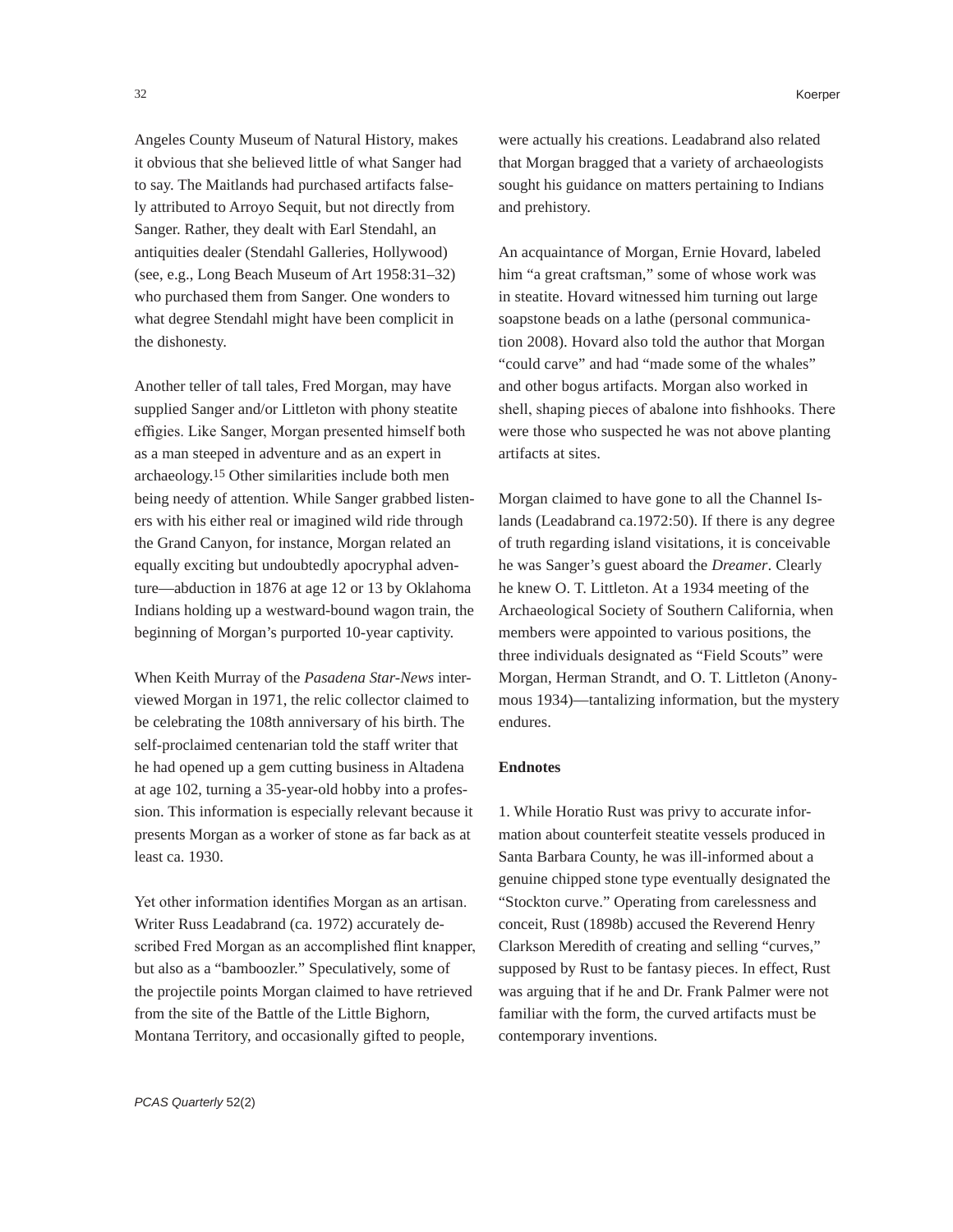Meredith (1898a) countered with documentation leaving no doubt about the authenticity of the type. He also submitted a letter to *The American Archaeologist* that covered correspondence between himself and Rust, whom he exposed, at least in this matter, as disingenuous if not mean-spirited. The letter mocked Rust's pretensions to authority about a region for which Rust lacked first-hand experience.

Support for Meredith included a letter to the editor of *The American Archaeologist* from none other than William Henry Holmes of the U.S. National Museum, who examined the artifacts in question and stated that he had "no hesitation in declaring them genuine" (1898:326). When Meredith (1899) published another article illustrating five Stockton curves and numerous projectile points, Charles Lummis (1899:257) supplied his own footnote to that submission, rebuking Rust, but without actually naming him: "Mr. Meredith's 'curves' have made considerable trouble among unread or untraveled collectors … There is no doubt in my mind of the authenticity of … the specimens …"

Parenthetically, Rust had harbored a long-standing concern about phony Indian specimens, beginning at least by the early 1880s (see e.g., Mallery 1886:251).

2. "Skullduggery" is a better enabler of the pun than alternate spellings: "skulduggery," "scullduggery," "sculduggery." The origin of the word is Scottish Gaelic, and the original meaning was fornication. A somewhat similar word, "sculduddery," presently means obscene behavior, or lewdness.

3. Clarence Ruth was an amateur archaeologist who both dug and purchased artifacts. He built a private museum next to his residence to house his collection, much of it relating to Chumash culture. He donated the collection to the City of Lompoc where it is displayed in the Clarence Ruth Gallery in the Lompoc Museum, Lompoc, California (Lisa Renden, personal communication 2005).

4. Eva Slater paid \$100 for each of the three fake carvings, which she designated as items 2, 12, and 13. Her "Item No. 2" is a steatite canoe charm amply decorated with 56 shell disk beads. It is 4.25 in long, 1.9 in wide, and 1.8 in high. Sanger claimed to have discovered it inside an abalone shell that also held a blister pearl and some glass trade beads. The shell, he added, had lain at the head of a child. "Item No. 12" is a turtle effigy steatite bowl that contained red ochre. It is inlaid with 73 shell disk beads. It is 4.8 in long, 2.5 in wide, and 1.5 in high. A quartz crystal protrudes from its mouth. Sanger claimed it came from Arroyo Sequit. "Item No. 13" is a 5.4 in tall, 3.25 in long, 2.5 in wide steatite birdstone that sports a quartz crystal on top of its "head." The "beak" is decked out in seven shell disk beads, and a pearl is set into its front base.

5. Slater's notes reveal others who obtained material directly or indirectly from Sanger and then sold or traded to her. One of these persons was Dr. Russell W. Ludwick, with whom Eva is shown in a newspaper article. They are crouched next to a basket, cogged stones, and a steatite whale effigy, all artifacts scheduled for display at the California State College, Fullerton Library (News Tribune, 23 October 1969). The whale then belonged to the doctor, but Mrs. Slater purchased it soon after for \$200. Untangling the various chains of ownership of Eva Slater's faux artifacts benefited from a copy of a set of drawings by Jan Timbrook who had visited the Slater home.

6. Eva Slater (personal communication 2005) recalled that Sanger was "very proud of his achievement of going down the Colorado River."

7. In late 1951 Pat Reilly, Grand Canyon River runner and avid student of Colorado River history, was introduced to Arthur Sanger at a meeting of the Los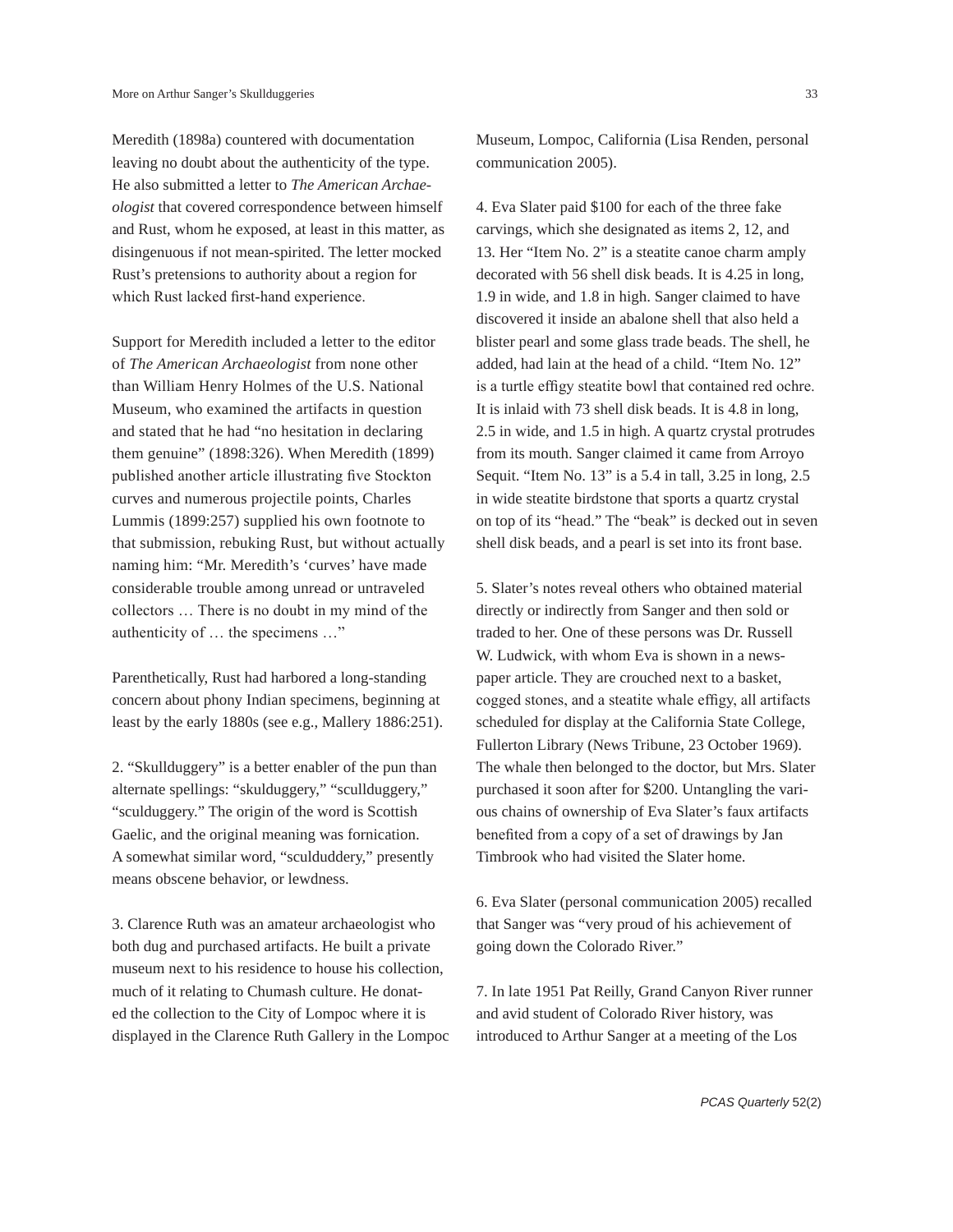Angeles Adventurers' Club. Reilly was greatly surprised to hear of a 1903 traverse of the canyon; a few days passed before Sanger produced what he alleged was his diary from the trip, the opening for a detailed recounting of the journey.

Reilly contacted Otis Marston, a more knowledgeable student of Colorado River history. The two men first got together at Sanger's home in 1952; there were subsequent visits (Reilly 1962). Eventually, Marston and Reilly became convinced that Sanger had participated in a 456 mile run from Lee's Ferry through Marble Canyon, and on to Needles, and finally over 106 miles of calm waters to Ehrenberg (Reilly 1961; Marston 2014:192–196).

The author closely scrutinized certain papers and ephemera in the Marston Collection (Huntington Library, San Marino) relating to the supposed 1903 rowboat adventure. There was telling information in the collection (Box 203, Files 16, 17, and 18; Box 277, File 36). In a May 22, 1952, letter sent to a Mr. Bliss along with a January 31, 1952, typed copy of the traverse content in Sanger's diary, Marston accepted that the trip actually took place. Marston also related that in 1949 he recorded the memory of one Jerry Johnson who related that very many years before three miners constructed a boat at Lee's Ferry and set off down the Colorado. Sanger had indicated that Woolley, the party leader, intended to prospect for gold, silver, and copper along the way.

In a January 29, 1952, letter Reilly and his wife Suzie revealed to Marston their sleuthing in order to appraise Sanger's "Island research," learning he was "an extensive gatherer of material but not an intensive student or too accurate observer." Other Reilly letters contain unflattering material that also impugns Sanger. The couple's July 15, 1961, missive to Marston expresses a strong suspicion that Sanger peddled phony mining stock. Other Marston-directed correspondence (August 6, 1961) labels Sanger a "legend builder."

Some letters offer that perhaps there had been no actual log of the river run, the document produced being merely a "memory job." There was the suspicion that some diary entries were supplied as late as 1951. Reilly did finally get Sanger to admit that some of the log was not written in 1903 (letters − August 27, 1961; October 29, 1961; December 3, 1961).

Reilly did not spare Agnes, applying "legend building" when considering her role-playing (August 27, 1961-to Marston). In Marston's analysis, she appeared the leader vis-à-vis her brother, but he gave no indication of suspecting a charade was taking place.

Marston and Reilly were incautious in downplaying several of Sanger's narrative inconsistencies, counting them as merely reflections of "low I.Q." (Marston Collection, Box 203, File 17), a stunning mismeasurement of a man accomplished at fabrication and, when required, a clever faux-naïf. In their defense, the river historians were not apprised of how Sanger came by his captaincy of the *Dreamer*, nor were they aware of his dealings involving fraudulent artifacts. Such information would certainly have given Marston and Reilly much needed pause, perhaps enough to withhold formal enshrinement of Sanger among the early adventurers who negotiated the Grand Canyon via boat. In further defense of the researchers, understand that Sanger's supposed co-travelers could no longer be questioned, leader Elias Benjamin Woolley having died in 1906 and cousin John Aaron King deceased ten years after. According to Sanger, a prospector, Charles Boster, joined the party at the Grand Wash Cliff area, but after Boster returned to Los Angeles, this miner drifts out of the picture. The question of whether Sanger's participation in a 1903 river run is fiction or not may remain insoluble. Perhaps a 1903 traverse did occur, but not actually attended by the future yachtsman.

8. Sanger founded the Catalina Island Yacht Club in 1919–1920. In 1924 Sanger and James Jump restarted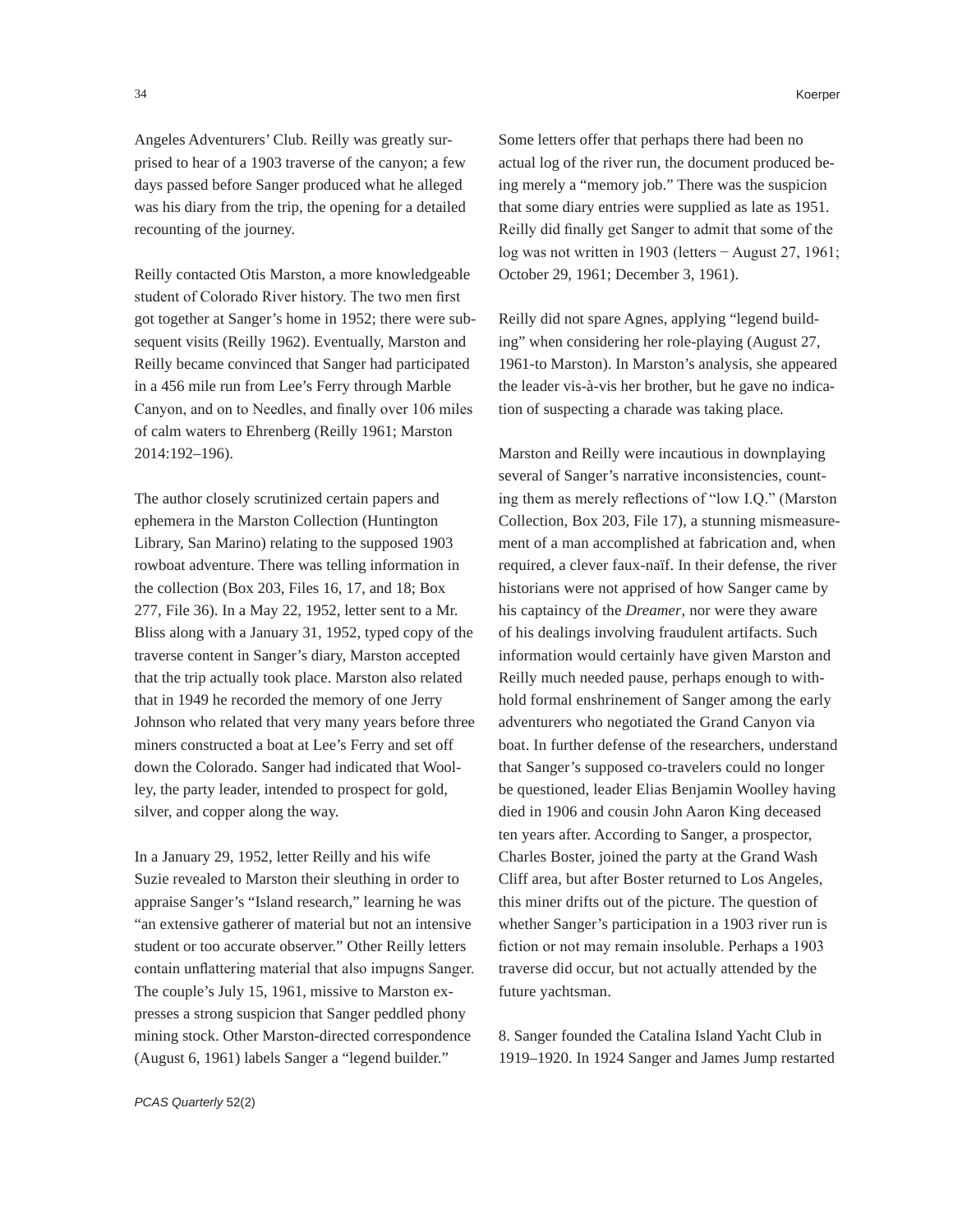the Catalina Island Yacht Club. Early members included such luminaries as James Cagney, Tom Mix, Rudolph Valentino, and Jack Warner (Catalina Island Yacht Club 2011). He was also a member of the South Coast Yacht Club, the Los Angeles Yacht Club, the California Yacht Club, the Terminal Island Yacht Club, and the Los Angeles Motorboat Club (clipping from an unidentified newspaper in the Marston Collection; Box 201, File 17, Huntington Library). Among fellow sailors, he would retell the Colorado River adventure and hold forth on his island and coastal mainland discoveries of past material culture and human remains.

The *Dreamer* was sold in 1946 (Reilly 1962:36). It was purchased by Burr Durfee and John Ingram, friends of Helen Smith, first editor of the *PCAS Quarterly* (Cory Smith, 2011 personal communication). Sanger maintained his yachting profile partly through short magazine articles (e.g., Sanger 1951a, 1951b, 1952a, 1952b, 1958).

9. Full name at the time: Los Angeles Museum of History, Science, and Art (for short, Los Angeles Museum). It is now the Natural History Museum of Los Angeles County.

10. Malcolm Rogers also had an association with Sanger, albeit only fleeting (Schwartz 1993), his regret at having met the man at least as intense as that felt by Arthur Woodward. To explain, on July 7, 1930, Rogers and an archaeological crew left Wilmington for San Nicolas Island aboard a chartered boat, the *Dreamer* (Rogers 1930, 1993:18). Rogers (1930 [July 8 field note entries]) was not impressed with Sanger as a schooner captain and was not happy when he realized that Sanger, his sister, and his parents were rapacious looters of the island's prehistoric sites. Rogers wrote, "Made a mistake ever coming here with them, although our government is badly at fault for not protecting the archaeology of the island." Rogers' disgust with Sanger only increased (see 1930 [July 10 field note entries]).

One might reasonably suppose that Sanger was pleased to have yet another archaeologically prominent name to be bandied about in conversations of self-promotion.

11. The 1929 *LAT* article linked two arrow-pierced skulls to an alleged archaeological feature, "Cannibal Hole," that name playing to the stereotype of Indian as savage. Cannibal Hole was the centerpiece of an earlier 1926 Los Angeles Museum, three-man archaeological expedition to San Nicolas Island that lasted two months.

Cannibal Hole was "excavated" at a sand dune near Corral Harbor. Laboring alone at first, Sanger "discovered" several feet below a stratigraphic sequence a semicircular arrangement of five skulls with three additional skulls set atop the five. Abalone shell dishes supposedly covered the crania, with whale bone disks allegedly resting against some of the facial bones. Incredibly, a steatite pipe lay just beneath each of three mandibles. Four interlocking whale scapulae set on their sides provided covering for this "conglomeration," or so reported Sanger (Bryan 1927:147, 149–150; 1930b:215–217, 219, 222; 1970:32–34, 46, 52, 69, 75), who proposed that the arrangement reflected a cannibal feast occasioned by food shortages. Bryan (1970:46) offered quick commentary: "I am not sure how they disposed of the ever-present supply of seafood in arriving at this theory." Photographs of the "feature" (Bryan 1927:147; 1930b:215, 217, 219; 1970:32) suggest an effort of overburden removal and a level of content exposure and definition that seems much at variance with the time frame indicated from notes in Bryan's field journal. Also casting suspicions are the three steatite effigies purportedly found by Sanger very close to Cannibal Hole. One represents a shark, but of a design never witnessed before or since. It is especially noteworthy that a "touch of red pigment" graced the "partially open mouth" (Bryan 1950:75). Sanger was notorious for adding ochre to many of the objects he sold. One of the other odd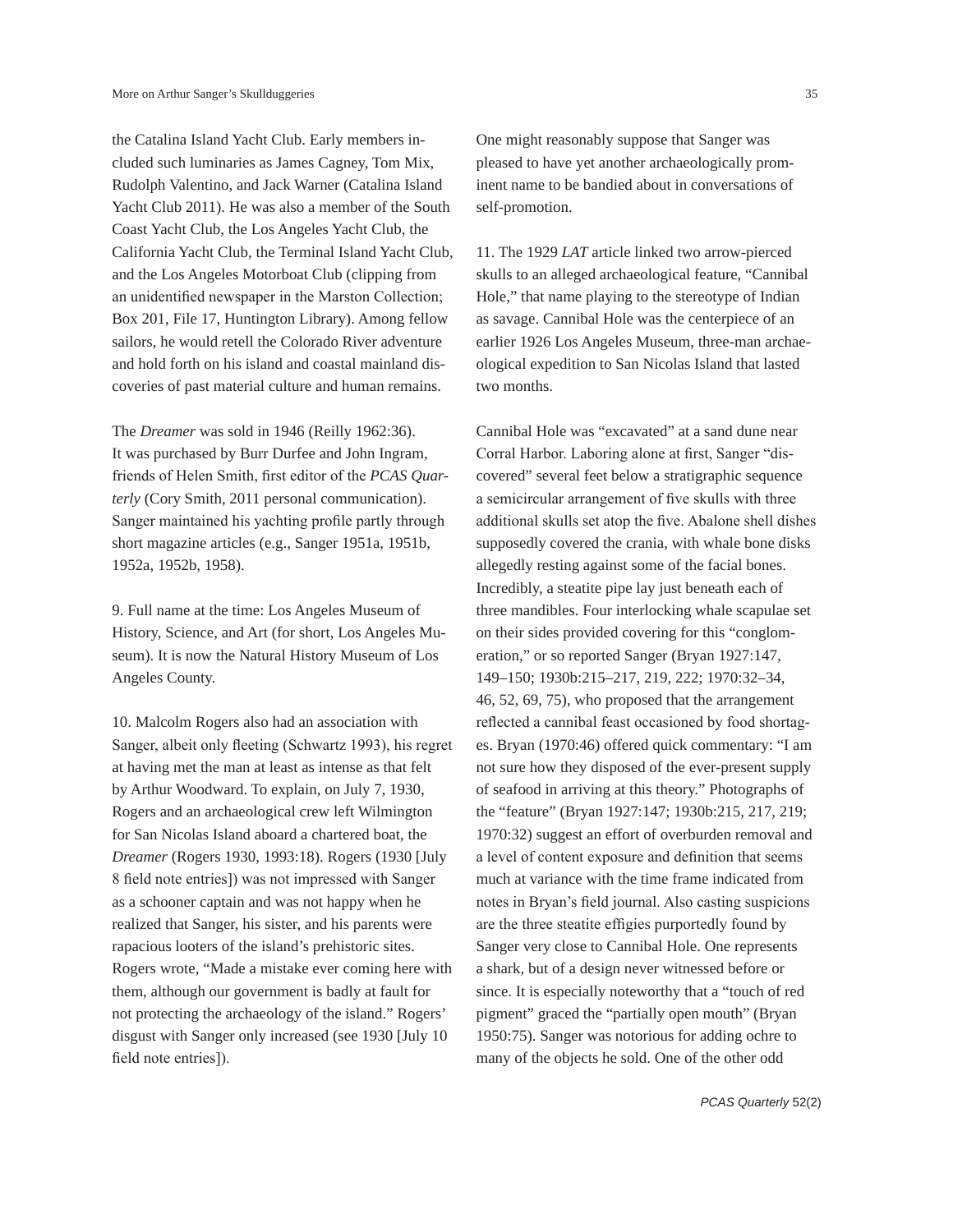effigies may represent a reptile (Bryan 1970:52, 81). The third effigy is bison-like (Bryan 1930b:222; see also Oxnard Courier 9 April 1928; Gamble 2002:6, Figure 3, 8). Sanger claimed to have found this "buffalo" carving on a revisit to San Nicolas Island (Bryan 1970:82). A more complete discussion of probable fraud involving first the shark and later the buffalo appears in Koerper and Desautels-Wiley (2012:81–83), where the reader will understand that the small buffalo sculpture enabled Sanger's penchant to embed local prehistory with attention-grabbing, long-distance cultural connections (see also Bryan 1930b:222).

Most likely, the "feature" had been concocted on a pre-1926 visit to San Nicolas Island. Parenthetically, the lone excavator seen in the Cannibal Hole photograph in Bryan (1927:147) incorrectly identifies the man as Bruce Bryan when actually it is Arthur Sanger.

Bryan's doubts in 1926 about Sanger's credibility are somewhat muted. For instance, at "The Place of Skulls," San Nicolas Island, Bryan (1972:38–39) noted that Sanger "claims" to have found certain bones on a former trip, but because they were deemed not worth salvaging, he left them in place. One of the skulls was filled with human finger and toe bones, and Sanger remarked that on a previous visit to the island, he had found the same exact skull with those very contents. Bryan's comment was, "I cannot imagine why he left it." Elsewhere, Bryan (1970:27) offered a quick anecdote that telegraphed skepticism regarding an event that occurred on October 24. The yachtsman signaled Bryan from some distance that he needed assistance in transporting a huge sandstone mortar. Together the two men carried the artifact an unspecified distance. Bryan estimated its weight at "well over a hundred pounds and remarked that it "almost broke our backs." The museum field archaeologist added a commentary: "[Sanger] *claimed* [emphasis, the author's] to have carried it half a mile to the spot where I met him."

It is important to note that the skulls discussed herein that were embedded with projectiles were not encountered on the 1926 expedition, but rather, allegedly in either 1928 or 1929, absent the company of Bruce Bryan or credible witnesses.

12. Other things are puzzling about his article. For instance, while Bryan's 1931 article was about Mishopsnow (his spelling), he included a figure rendered in black silhouette that stood for a shark effigy carved in soapstone. Its provenance was given as "Artist's Mound," an alleged feature on San Nicolas Island, supposedly "discovered" by Sanger (see Bryan 1931:178). There is no explanation given for why an island artifact even belongs in this 1931 article. The authenticity of this shark representation has been challenged (Koerper and Desautels-Wiley 2012:81). Indeed, Artist's Mound may have been a bogus feature.

13. Information on O. T. Littleton during his residency in Los Angeles is spare, but fortunately, from after his relocation to Grass Valley, Nevada County, in the fall of 1947, there is voluminous correspondence available between him and George Heye, Museum of the American Indian (MAI), New York, and some correspondence with E. K. Burnett, when Burnett was director of the museum. These and one other letter dating between 1949 and 1958 were digitized and sent to the author as a PDF by Rachel Menyuk of the National Museum of the American Indian (NMAI) Archive Center. Within this material (NMAI Archives, Series [S]1, Box [B]2, Folder [F]24; S6, B 260, F10; S6, B260, F11, Washington, D.C.) there were also two documents dating to 1940 and 1941, each relating to southern California. Much content of the 1949–1958 letters connect with Littleton's excavations at Grimes Mound in Grimes, Colusa County, just to the west side of the Sacramento River, a site for which he had obtained permission to dig from landowner Arthur Andreotti (e.g., G. G. Heye to A. Andreotti, letter, 3 January 1951, NMAI Archives, S1, B2, F24, Washington, D.C.).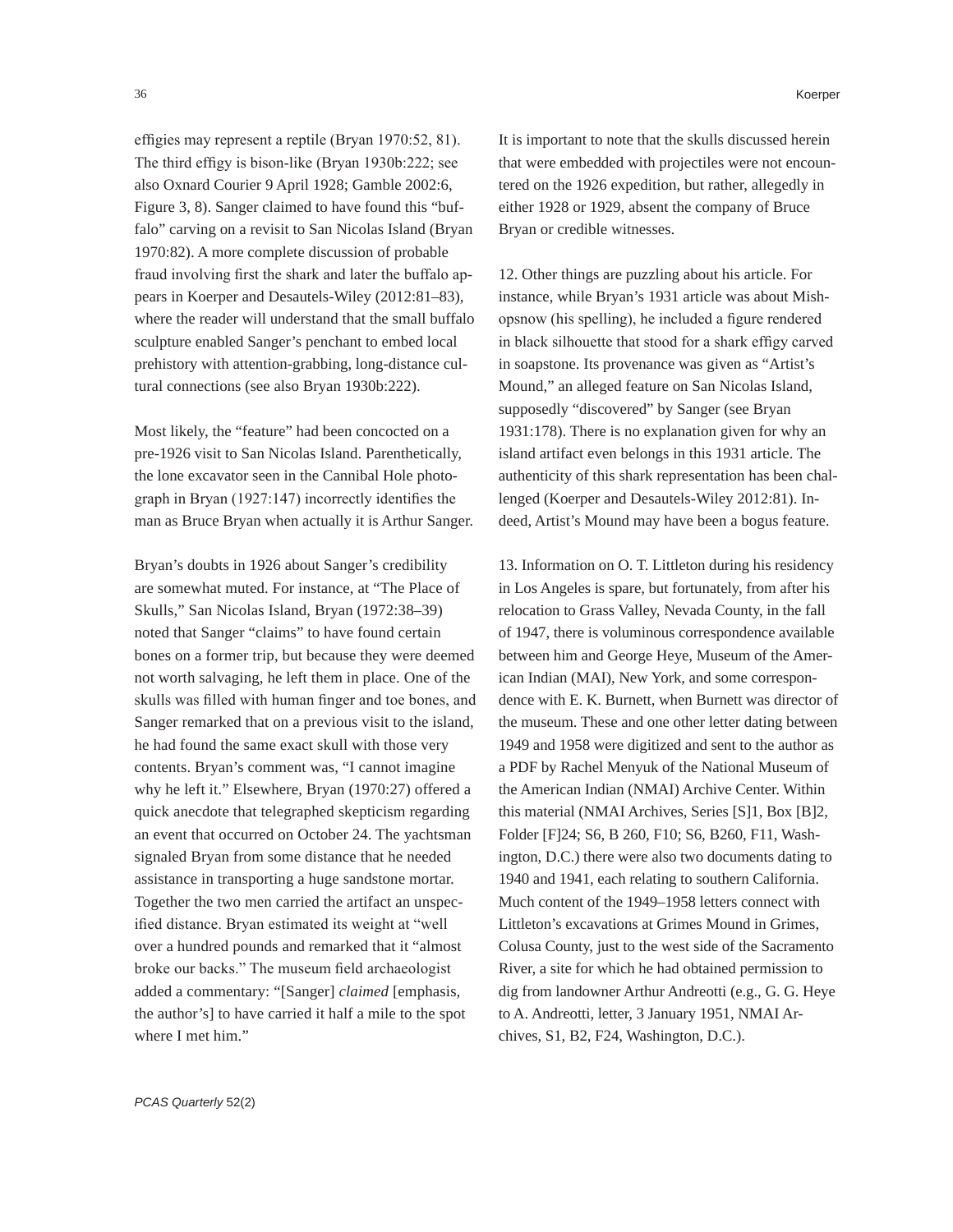Numerous missives between Littleton and Heye carry burial-related content. There is much information bearing on the prices of items shipped to the MAI (e.g., O. T. Littleton to G. G. Heye, letter and ledger page, 28 April 1951, NMAI Archives, S6, B260, F10, Washington, D.C.). Littleton photographed some burials in situ, and in two images there are (steatite?) carvings bearing little resemblance to scientifically recovered specimens from any area near the Sacramento River whether in Colusa, Sutter, or Yolo Counties. To the point, Littleton appears to have been up to his old tricks, salting burials with bogus artifacts. Parenthetically, after Littleton had moved to northern California, he continued to supply Heye with effigies found earlier in southern California (G. G. Heye to O. T. Littleton, letter, 27 December 1949, NMAI Archives, S6, B260, F10, Washington, D. C.).

Interestingly, Sanger and Strandt appear to have assisted Littleton at Grimes Mound on at least one occasion (O. T. Littleton to G. G. Heye, letter, 21 May 1949, NMAI Archives, S6, B260, F10, Washington, D.C.). On a gossipy note, Littleton wrote, "Herman Strandt of Anaheim, Calif. has a museum. Don't fail to go thru it. Ha! Ha!" Heye offered a snarky response, "I have been through Strandt's 'Museum.' Enough said" (letters, 4 November 1950 and 9 November 1950, NMAI Archives, S6, B260, F10, Washington, D.C.).

14. A September 1941 listing of objects shipped by Littleton to the MAI made its serendipitous appearance amongst letters in an NMAI folder dedicated to correspondence covering 1952–1958 (S6, B20, F11). This misfiling is particularly welcome here; not only were all the items priced, but soon after receiving the bill of sale, a museum employee handwrote catalog numbers adjacent to each specimen enumerated, thus making it possible to match each of seven pieces illustrated in Burnett's book (1944) to a particular purchase price. (*Inlaid Stone and Bone Artifacts from Southern California* was reprinted and is still available from Coyote Press).

The costs of the seven faux artifacts could reasonably be characterized as in the range of moderate to low, at least when considering the naïve acceptance of the objects as genuine Native American manufactures. Item 20-4648, a fish effigy pipe (Burnett 1944:Plate 19) sold for \$20. Item 20-4647, a "fantastic" fish effigy pipe (Burnett 1944:Plate 20), went for \$50. The price of 20-4666, a beaded knife (Burnett 1944:Plate 44), was \$10, and 20-4654, a beaded hairpin (Burnett 1944:Plate 55) was a mere \$3. The tag for item 20- 4664, a seal effigy "drum stick" (Burnett 1944:Plate 59), reads \$20; 20-4652, a small beaded bowl (Burnett 1944:Plate 63), went for \$10. Item 20-4653, a beaded "torch" (Burnett 1944:Plate 71), sold for \$35.

15. Fred Morgan actually had some legitimate field experience; at times he shoveled and/or screened alongside persons with recognizable names—Mark Harrington, Ruth DeEtte Simpson, Ralph Beals, and Willy Stahl (Walker 1951:70, 81, 102).

## **Acknowledgments**

A great many people were helpful to the goals of my research. I very much appreciate their assistance. The excellent renderings of skeletal material are the work of my good friend and occasional co-author, Joe Cramer. I am also indebted to the following: the late Eva Slater; Ernie Hovard; Greg Martin (Greg Martin Auctions); Cory Smith; Ken McCracken; Chris Coleman (Los Angeles County Museum of Natural History); Kim Walters (Autry National Center of the American West); Lisa Posas (Braun Research Library, Autry National Center of the American West); Jaeda Snow and other staff members at the Huntington Library; Sherri Gust (Cogstone); staff members at the Pasadena Public Library; Linda Bolman; Morgan Yates (Southern California Automobile Club); Galen Hunter; Jane Gothold; Dr. Charles Rozaire; Bill Ward; Dr. K. Oberg and Gary Fisher of the Neuropathology Museum, Alumni Hall, Loma Linda University Science Museum; Dr. Paul Apodaca; the late Armand Labbé and other staff members at the Bowers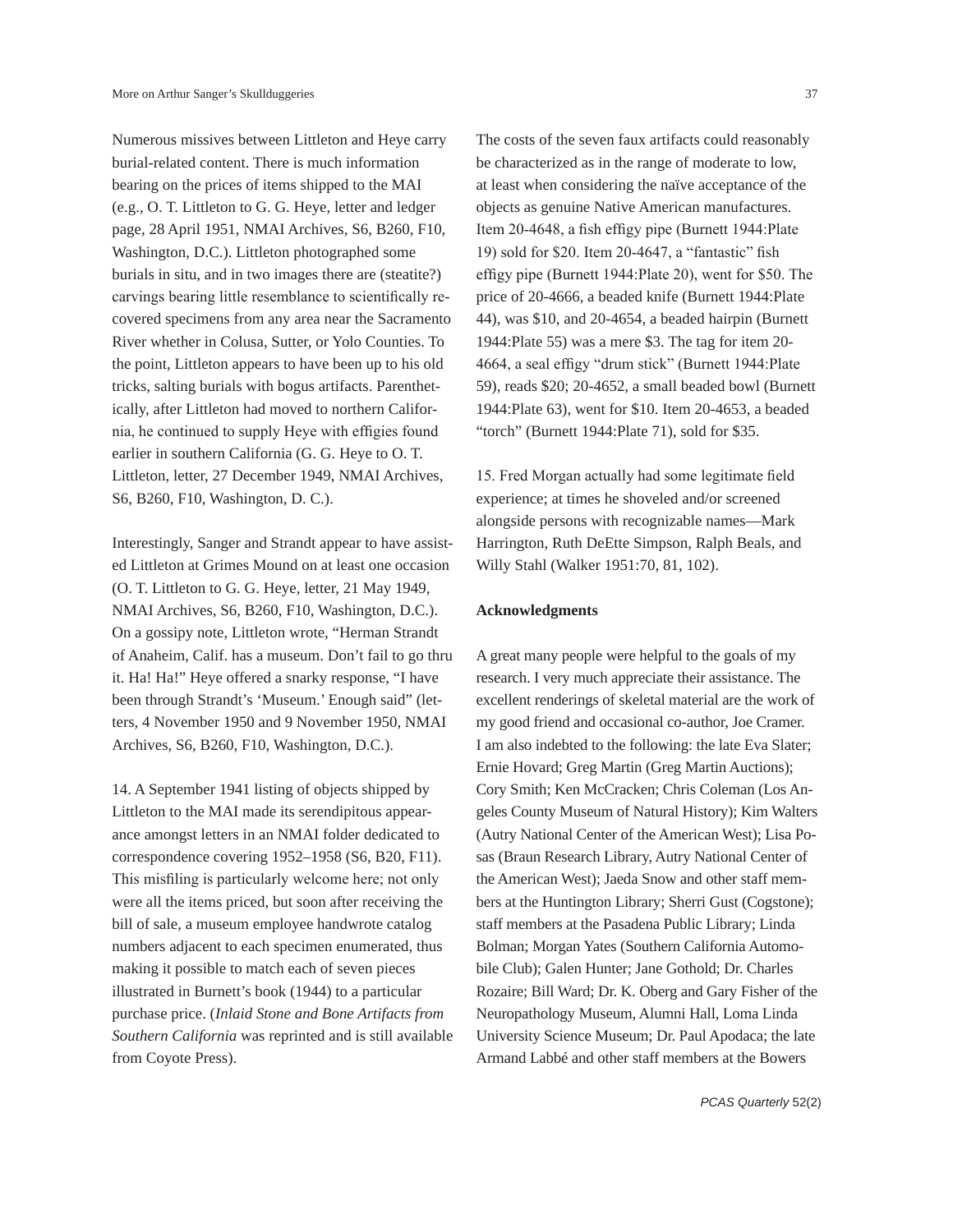Museum; Dr. Lisa Renken (Lompoc Museum); Dr. Jan Timbrook, Dr. John Johnson, Dr. Ray Corbett, and other staff with the Santa Barbara Museum of Natural History; Kathy Hoskins (Altadena Historical Society); Rina Nieves (Scientific Resource Surveys, Inc.); Dr. Paul G. Chace (Chace and Associates); Phil Brigandi; Joe Cocke; Michael Pahn and Rachel Menyuk (National Museum of the American Indian); Marla Daily (Santa Cruz Island Foundation); Amelia Salazar and Bo Watson (Duncan McIntosh Company); Karen Koerper; Rene Brace; and the reviewers of this effort. One reviewer, Mark Peterson, waived anonymity.

## **References Cited**

#### Anonymous

1934 Society Announcements. *The Amerind, Bulletin of the Archeological Society of Southern California* 2(5, May).

## Anonymous

1963 Write-up of talk delivered by Arthur Sanger for the Orange Coast College Forum. *Smoke Signals* 2(9).

## Anonymous

- 1968a Cyril Brian Courville, M. D. [obituary] *Bulletin of the Los Angeles Neurological Societies* 33(4):161–162.
- 1968b The Courville Bibliography: Books and Monographs. *Bulletin of the Los Angeles Neurological Societies* 33(4):163–184.

## Bell, Frank M,

1910 Widaman Wrecked Life, Says Bell in Statement. *Los Angeles Times* 24 July:18. Los Angeles.

## Bryan, Bruce

1927 Collecting Indian Relics on a Desert Island. *Museum Graphic, Los Angeles Museum* 1(4):145–150.

- 1930a San Nicolas Island, Treasure House of the Ancients: Part I. *Art and Archaeology* 29(4[April]):147–156.
- 1930b San Nicolas Island, Treasure House of the Ancients: Part II. *Art and Archaeology* 29(5[May]):215–223.
- 1931 Excavations at Mishopsnow. *Art and Archaeology* 31(3[March]):176–185.
- 1970 *Archaeological Explorations on San Nicolas Island*. Southwest Museum Papers No. 22. Southwest Museum, Los Angeles.

## Burnett, E. K.

1944 *Inlaid Stone and Bone Artifacts from Southern California*. Contributions from the Museum of the American Indian, Heye Foundation, Vol. 13. Museum of the American Indian, Heye Foundation, New York.

## Catalina Island Yacht Club

2011 Catalina Island Yacht Club History. Electronic document, http://www.catalina islandyachtclub.com/catalina\_yacht\_club\_history. html, accessed May 20, 2011.

#### Chace, Paul G.

1965 A Spoon-Shaped Steatite Artifact from San Nicolas Island, California. *Pacific Coast Archaeological Society Quarterly* 1(4):19– 22.

#### Clark, Robert

1944 The Thrills of Relic Hunting. *Westways* 36(11):10–11.

#### Courville, Cyril B., M.D.

- 1944 Some Notes on the History of Injury to the Skull and Brain. *Bulletin of the Los Angeles Neurological Society* 9(1–2):1–16.
- 1948 Cranial Injuries Among the Indians of North America. *Bulletin of the Los Angeles Neurological Society* 13(4):181–219.

*PCAS Quarterly* 52(2)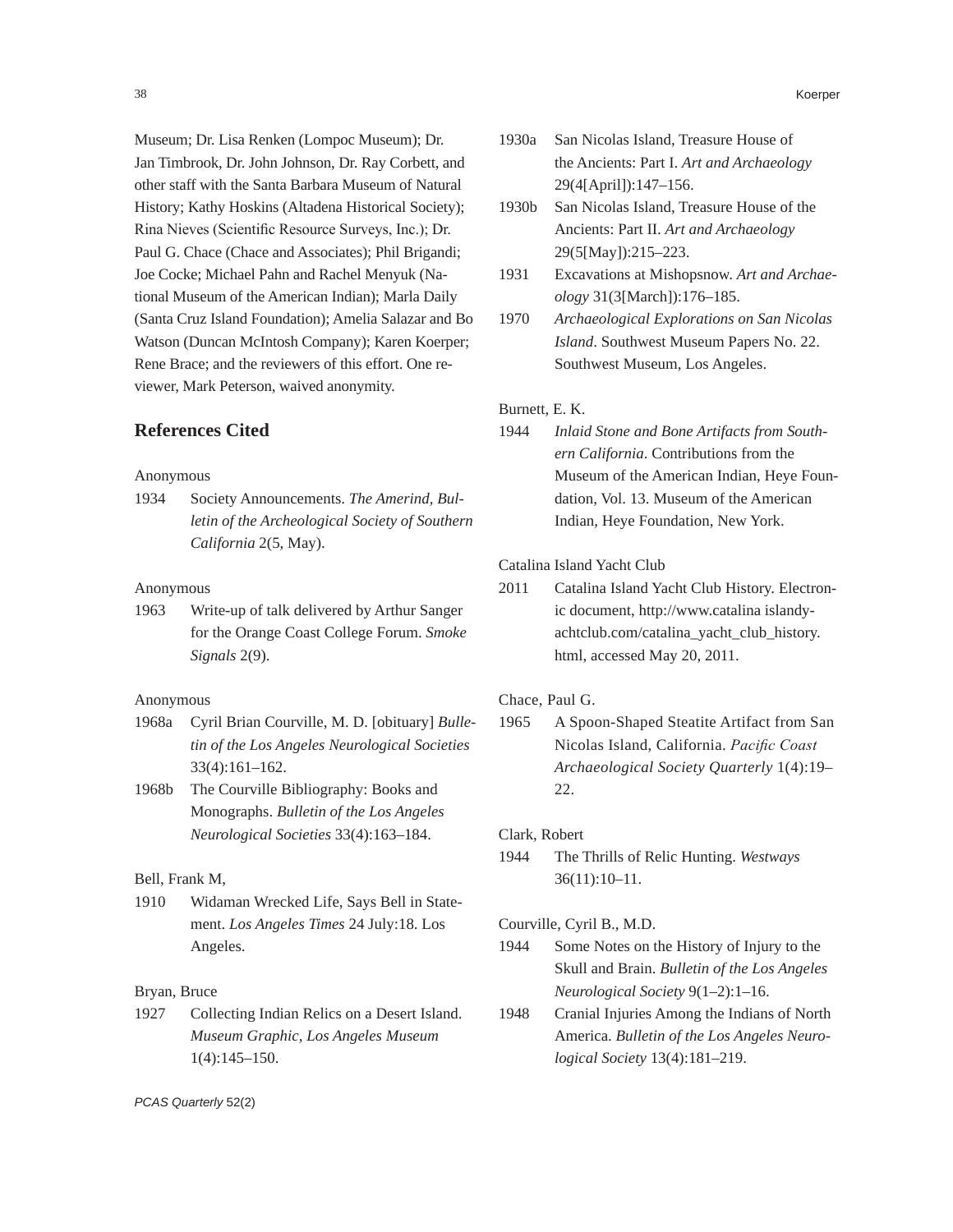1952 Cranial Injuries Among the Early Indians of California. *Bulletin of the Los Angeles Neurological Society* 17(4):137–152.

#### Curtis, Freddie

19591 *Arroyo Sequit: Archaeological Investigations of a Late Coastal Site in Los Angeles County, California*. Archaeological Survey Association of Southern California Paper No. 4. Archaeological Survey Association of Southern California, Los Angeles.

## *Daily News*

1954 Collector Irked by Ban on Digging Indian Relics. 2 April:40. Los Angeles.

### Dowling, P. H.

1939 Letter to the Editor; regarding a San Miguel Island battleground. *Natural History: The Magazine of the American Museum of Natural History* 44(2):65.

## Duncan, Kate C.

2001 *1001 Curious Things: Ye Olde Curiosity Shop and Native American Art*. University of Washington Press, Seattle.

#### Gamble, Lynn H.

- 2002 Fact or Forgery: Dilemmas in Museum Collections. *Museum Anthropology* 25(2):3–20.
- 2008 *The Chumash World at European Contact*. University of California Press, Berkeley and Los Angeles.

#### Gothold, Jane

1993 Notes: Early Island Visits. *Pacific Coast Archaeological Society Quarterly* 29(3):69–71.

## Hayworth, John

2016 100 Years and Counting: Reflections about a Collection, a Collector and the Museum of the American Indian (Before There Was an

NMAI). *National Museum of the American Indian* Spring:22–25, 33, 35–36, 38.

## Hillinger, Charles

1958 *The California Islands.* Academy Publishers, Los Angeles.

#### Holmes, William H.

1898 Letter to editor regarding authenticity of H. C. Meredith's Stockton Curves. *The American Archaeologist* 2:326.

## Hoover, Robert L.

1974 Some Observations on Chumash Prehistoric Stone Effigies. *The Journal of California Anthropology* 1(1):33–40.

## Koerper, Henry C.

2009 The Case of the Missing Buck Ranch Mortuary Remains: A Mystery Partly Solved. *Pacific Coast Archaeological Society Quarterly* 41(2 and 3):95–111.

# Koerper, Henry C., and Paul G. Chace

1995 Heizer, Strandt, and the Effigy Controversy. *The Journal of California and Great Basin Anthropology* 17(2):280–284.

## Koerper, Henry C., and Joe Cramer

- 2009 Additional Multi-Holed Tablets from the Fred Aldrich Collection, Bowers Museum of Cultural Art, Santa Ana. *Pacific Coast Archaeological Society Quarterly* 42(2 and 3):117–123.
- Koerper, Henry C., and Nancy Anastasia Desautels-Wiley
- 2012 A Proposed New Genre for the Portable Cosmos of South Central Coastal California: The Dorsal Fin Effigy. *Pacific Coast Archaeological Society Quarterly* 46(1 and 2):39–112.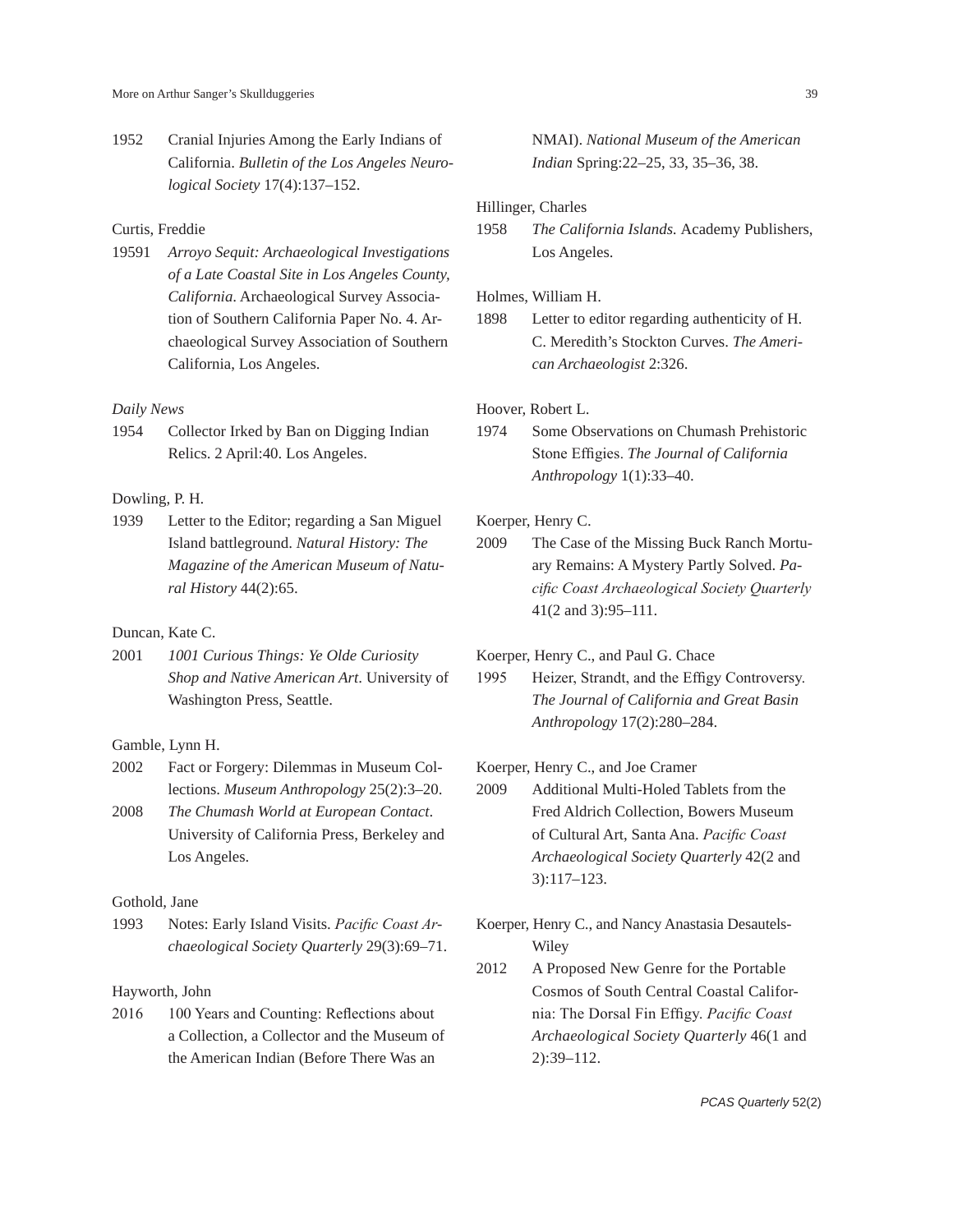## Kroeber, Alfred L.

1951 At the Bedrock of History. In *Papers on California Archaeology:10–12*. Reports of the University of California Archaeological Survey No. 11. Department of Anthropology, University of California, Berkeley.

## Leadabrand, Russ

ca.1972 Four Wheeling Along the Back Roads. *Off Road Advertiser* pp. 13–14, 50–51.

# Lee, Georgia

1993 Fake Effigies from the Southern California Coast? Robert Heizer and the Effigy Controversy. *Journal of California and Great Basin Anthropology* 15(2):195–215.

## Long Beach Museum of Art

1958 *Arts of Southern California – IV: Prehistoric and Indigenous Indian Art*. Long Beach, California.

# *Los Angeles Herald* [*LAH*]

- 1908 Force Sanger to Retract Story. 23 June. Los Angeles.
- 1910 Long Legal Feud Ends in Murder. 24 July. Los Angeles.
- 1910 Set Bell's Preliminary Hearing for August 17. 29 July. Los Angeles.

#### *Los Angeles Herald Examiner*

1971 Arthur Sanger Obituary, 6 October. Los Angeles.

## *Los Angeles Times* [*LAT*]

- 1910 Widaman Wrecked Life, Says Bell in Statement. 24 July. Los Angeles.
- 1911 Sanger Faces His Accuser. 25 January. Los Angeles.
- 1929 Skulls Hint At Ferocity—Scientist A. R. Sanger Returns from San Nicolas Island

with More Indian Relics. 10 April:A1. Los Angeles.

1971 Vital Records: Deaths, Funeral Announcements. 5 October:Part 2, p. 4. Los Angeles.

## Lummis, Charles F.

1899 Footnote to Meredith (1899). *The Land of Sunshine* 11(5):257.

## Mallery, Garrick

1886 Pictographs of the North American Indians. A Preliminary Paper. *Fourth Annual Report of the Bureau of Ethnology to the Secretary of the Smithsonian Institution, 1882–'83*, 4:3–256. Government Printing Office, Washington, D.C.

#### Marston, Otis Reed "Dock"

2014 *From Powell to Power: A Recounting of the First One Hundred River RunnersThrough the Grand Canyon*. Edited by Tom Martin. Vishnu Temple Press, Flagstaff, Arizona.

#### Martin, Greg

1987 *The Parker Lyon-Harrah's Pony Express Museum: A Photographic Essay*. Chryopolis Press, San Francisco.

## Mason, J. Alden

1958 *George G. Heye, 1874–1957*. Leaflets of the Museum of the American Indian, Number 6. Museum of the American Indian, Heye Foundation, New York.

#### Meredith, Henry Clarkson

- 1898a Left by the Yach-ich-um-nes. *The American Archaeologist* 2:319–322.
- 1898b Letter addressing Rust and regarding Stockton Curves. *The American Archaeologist* 2:324–326.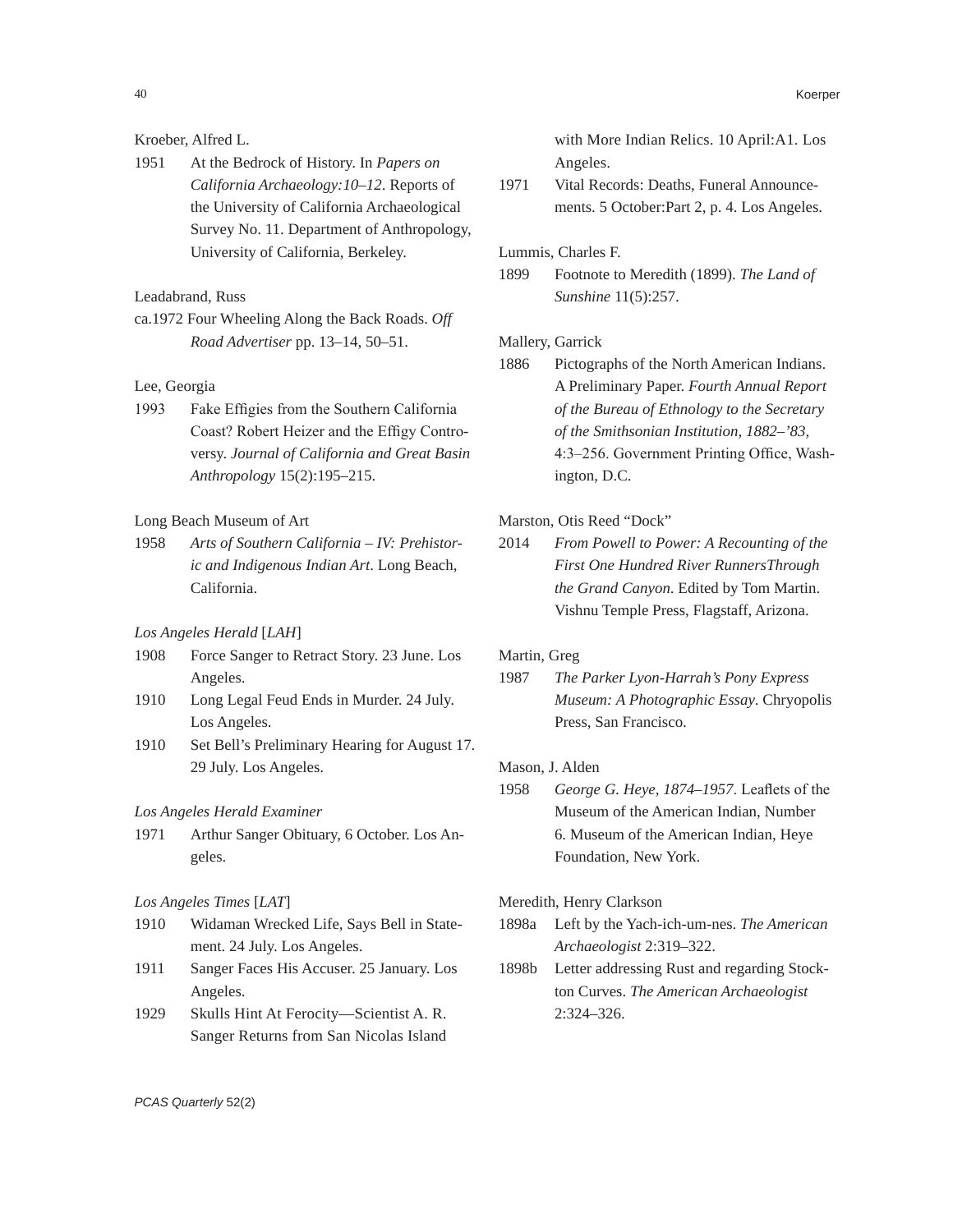1899 Aboriginal Art in Obsidian. *The Land of Sunshine* 11(5):255–258.

## Murray, Keith

1971 108 Reasons to Mark 4th. *Pasadena Star News* 4 July. Pasadena.

#### *News Tribune*

1969 Rare Indian Artifacts To Be Displayed at CSF. 23 October. Fullerton, California.

# *Oxnard Courier*

1928 Article mentions find of buffalo effigy on San Nicolas Island and malintent trauma, 9 April. Oxnard, California.

# Overholt, Alma

1930 Giant White Indian Race Stirs Scientific Research. *Los Angeles Times* 26 January:J5. Los Angeles.

## Reilly, P. T.

1962 River Mystery: Who Was Elias B. Wooley, Fifth Riverrunner to Traverse the Colorado? *Desert Magazine of the Outdoor Southwest*  $25(1):22-36.$ 

# Rogers, Malcolm J.

- 1930 Field Notes: 1930 Expedition to San Nicolas Island. Manuscript on file, San Diego Museum of Man, San Diego.
- 1993 Report on Archaeological Investigations on San Nicolas Island in 1930. *Pacific Coast Archaeological Society Quarterly* 29(3):16–21.

Ross, Lenore C.

1951 Arts and Crafts of the Indians of California: A Study of Art Among a Primitive People. Manuscript on file, UCLA Archaeological Survey Library. Los Angeles.

Rust, Horatio N.

- 1898a Archaeological Frauds. *The American Archaeologist* 2:79.
- 1898b Untitled note regarding fraudulent Indian relics. *The American Archaeologist* 2:239– 240.

## *San Diego Evening Times*

1931 Article stating that Sanger "recovered" stone effigies of deep-sea sharks, porpoises, and whales on the northern shore of San Clemente Island. 21 September. San Diego.

Sanger, Arthur Randall

- 1944 The Thrills of Relic Collecting. *Westways* 36(11):10–11.
- 1951a How to Land on San Nicolas Island. *Sea* 15(2):12, 35.
- 1951b San Miguel Island. *Sea* 15(12):33, pg. nos. missing.
- 1952a Santa Rosa Island. *Sea* 16(2):12–13, pg. nos. missing.
- 1952b Browsing Around Santa Cruz Island. *Sea* 16(3):17–18, 45.
- 1958 Anacapa and Santa Barbara Islands. *Sea*  22(2):83,94–97.

## *Santa Barbara Morning Press*

- 1923 Article on Sanger and party aboard the *Dreamer* searching for Cabrillo's grave, 23 August. Santa Barbara, California.
- 1928 Sanger starts on 15th cruise after bones of Cabrillo, 19 October. Santa Barbara, California.

## Schwartz, Steven J.

1993 Introduction to the Report of Archaeological Investigations on San Nicolas Island in 1930. *Pacific Coast Archaeological Society Quarterly* 29(3):12–13.